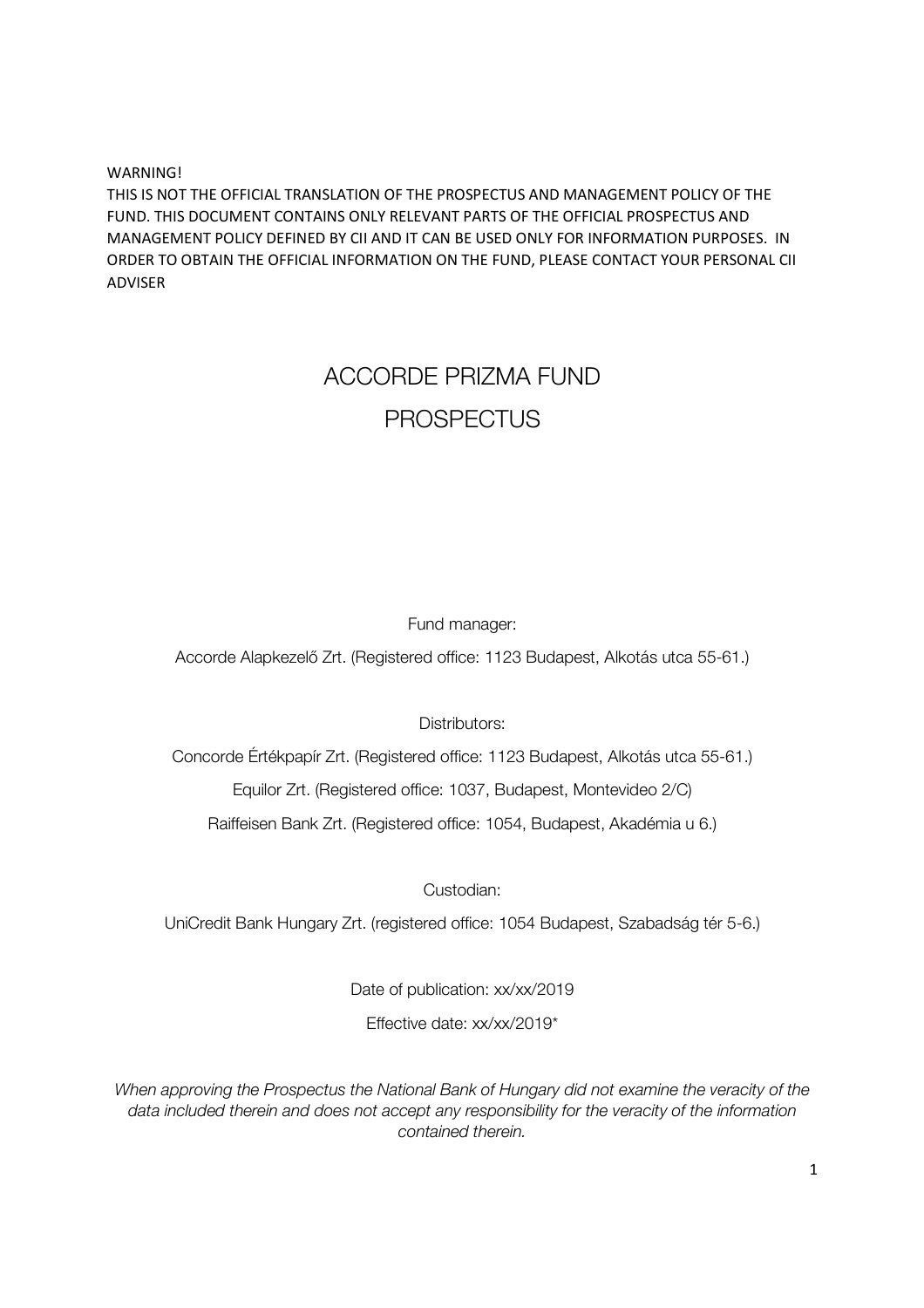*\* Effective date of the amendments affecting the investment regulations: 06/12/2019* 

## **Contents**

| 8. Mode of production of the investment unit, information on issuing and sale 21                                                                                                                                                                                                                                                                                                                                                                                                                                         |
|--------------------------------------------------------------------------------------------------------------------------------------------------------------------------------------------------------------------------------------------------------------------------------------------------------------------------------------------------------------------------------------------------------------------------------------------------------------------------------------------------------------------------|
| 9. Mode of evidencing and of recording the ownership title to the investment units 21                                                                                                                                                                                                                                                                                                                                                                                                                                    |
| 10. The investors' rights assured by the investment units, a description of how the AIFM assures fair<br>and equal treatment of investors, and and if an investor is entitled to privileged treatment, or<br>obtains a right to such, a description of the privileged treatment, a specification of the types of<br>investors entitled to such privileged treatment, and, in each particular case, a description of the<br>legal and financial attachment of these investors to the AIFM or AIFMs; any other information |
|                                                                                                                                                                                                                                                                                                                                                                                                                                                                                                                          |
| 14. Maximum and minimum, or planned, ratio of the various portfolio elements 22                                                                                                                                                                                                                                                                                                                                                                                                                                          |
|                                                                                                                                                                                                                                                                                                                                                                                                                                                                                                                          |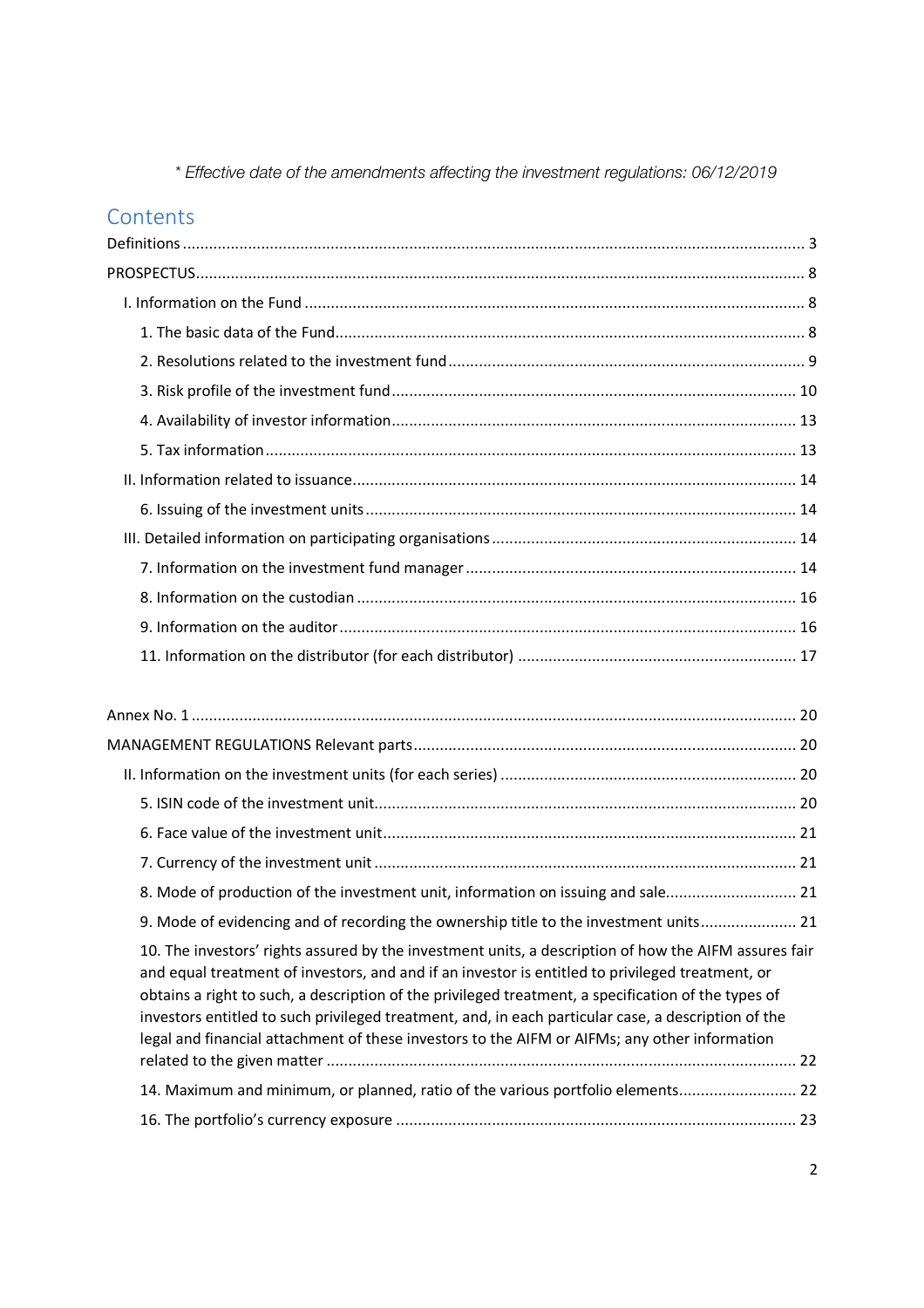| VII. Promise relating to the protection of the investment fund's capital and to the yield, and assuring |  |
|---------------------------------------------------------------------------------------------------------|--|
|                                                                                                         |  |
|                                                                                                         |  |
| 36. Size of the fees and costs applicable to the investment fund and the mode of charging them to       |  |
|                                                                                                         |  |
|                                                                                                         |  |
|                                                                                                         |  |

## **Definitions**

Key parties in the institutional base that runs the investment funds, and the terms used in this Prospectus:

Fund: the investment fund called Accorde Prizma Fund

Funds: the funds managed by Accorde Alapkezelő Zrt.

UCITS: a) a public, open-end investment fund that meets the provisions of the Government Decree relating to UCITS's, or

b) a public, open-end collective investment scheme established pursuant to the provisions of the UCITS directive as transposed into the laws of another EEA member state;

**UCITS fund manager:** an investment fund manager that manages one or more UCITS's as a regular business activity;

UCITS directive: Directive 2009/65/EC of the European Parliament and of the Council of 13 July 2009 on the coordination of laws, regulations and administrative provisions relating to undertakings for collective investment in transferable securities (UCITS);

## Member state of the UCITS as per its registered office: Hungary;

Base currency: the Fund's currency of issue. If the Fund has several series issued in different currencies, then the currency of issue of the series specified in section 6 of the Management Regulations shall be the base currency of the Fund;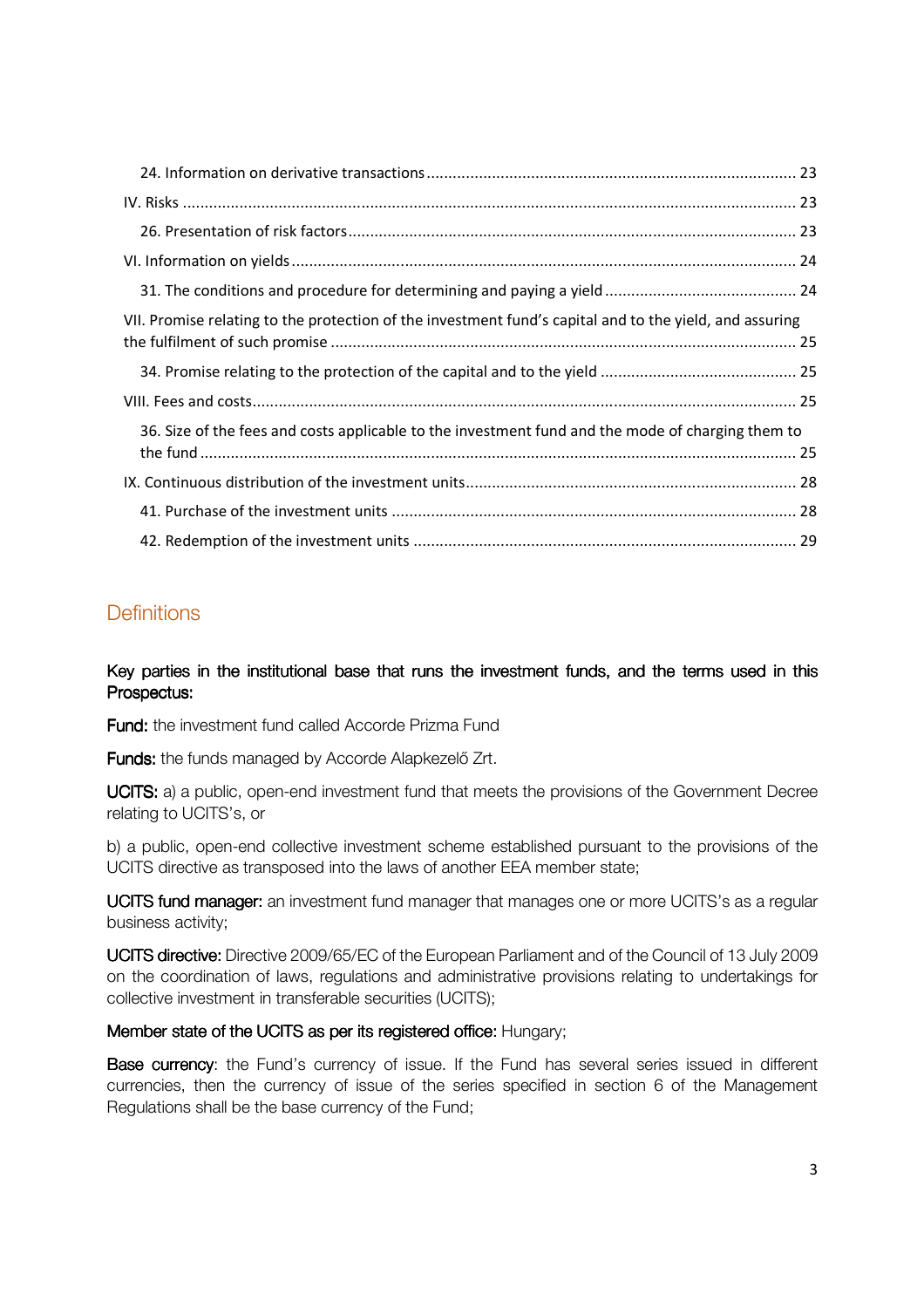**Fund manager:** an AIFM that possesses a licence for the pursuit of investment fund management activity, or a UCITS fund management joint-stock company; in this case, Accorde Alapkezelő Zrt. (Registered office: 1123 Budapest, Alkotás utca 55-61.);

**ÁKK:** the Hungarian Government Debt Management Agency

Investment fund: a collective investment scheme established and operated through the public or private issuing of investment units, with legal personality, which is managed by the investment fund manager based on a general mandate of the investors, in their interests

Investment fund management activity: compilation by the investment fund manager of an investment fund that is consistent with the announced investment principles, and the transfer of the individual asset components in the investment fund's portfolio (financial assets or real estate), based on the investment fund manager's decision and in accordance with the investment fund's announced investment principles

Investment unit: a negotiable security, issued in the manner and in the form defined in the (Hungarian) Act on Collective Investment Schemes (Kbftv), embodying a claim and other rights against the investment fund, as specified in the investment fund's management regulations

Investor: a person who, based on a contract concluded with the investment fund manager or other investment service provider, risks his own or someone else's money or other asset, in part or in full, by exposing it to the effects of the capital markets, including any regulated market or stock exchange

Bszt.: Act CXXXVIII of 2007 on investment undertakings and stock exchange service providers, and on the activities that may be performed by them

Cstv.: Act XLIX of 1991 on bankruptcy and liquidation procedures

Dematerialised securities: a set of data that is created, recorded, transmitted and registered electronically, in the manner specified in the Capital Markets Act (Tpt.) and in separate legislation, containing the content elements of the securities in an identifiable manner.

V day: valuation day, i.e. the day of calculation of the net asset value and the day to which the trade price relates

**EMEA:** the collective term for Europe, the Middle East and Africa

**EMU:** the European Monetary Union and the member states thereof

**FU:** the European Union and the member states thereof

Supervisory Authority or MNB: the supervisory authority that authorises the establishment of the funds, and that monitors the activities of the fund manager and the custodian; the National Bank of Hungary, and its predecessors (ÁÉTF, ÁÉF, PSZÁF)

Distribution Venue: the customer service premises of the banks and investment companies listed in Annex 2 of the Prospectus

Trading day: every day on which actual trading (distribution) of the given fund's investment units occurs. The day convention relates to the Hungarian calendar.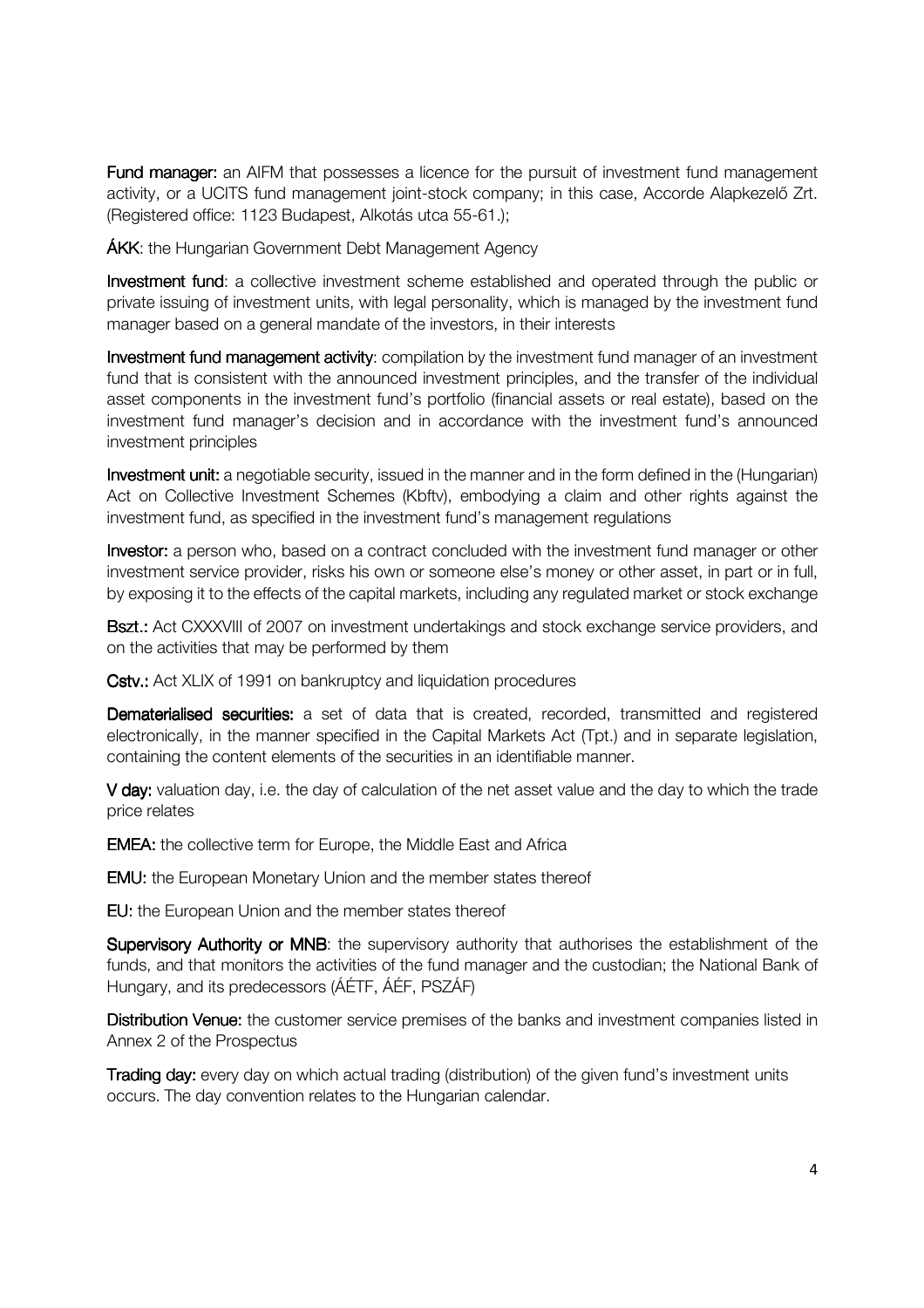Distributors: are responsible for distributing (dealing in) the investment units and for providing information to investors

Hpt. Act CCXXXVII of 2013 on credit institutions and financial enterprises

Management regulations: the regulations constituting Annex No. 1 of this Prospectus, which are management regulations approved by the Supervisory Authority and compliant with Schedule No. 3 of the Kbftv. and which include the specific rules applicable to the management of the fund, as well as the general terms of contract between the fund manager and the investors.

**Issuer:** the Fund

Key Investor Information (KIID): a short document prepared on the Investment Fund as a UCITS and containing the most important information that investors need to know;

Government Decree: Govt. Decree 78/2014. (III.14.) on the investment and borrowing rules applicable to collective investment schemes

Auditor: is responsible for auditing the fund's annual accounts and for checking its accounting records

Custody: safekeeping of financial assets, collection of interest, dividends, yields and repayments, and the provision of other, related services, including services related to the management of collateral (security)

**Custodian:** a Hungarian-based investment firm or credit institution possessing a licence for the provision of the custody service defined in Section 5 (2) (b) of the Bszt., namely UniCredit Bank Hungary Zrt. (registered office: 1054 Budapest, Szabadság tér 5-6.)

**MNB:** National Bank of Hungary

MSCI ACWI Index: the MSCI All Country World Index (ACWI), a market cap-weighted share index that contains stocks from both emerging and developed countries.

Net asset value: the value of the assets held in the fund, including accrued income and receivables from loans given, less total liabilities of the portfolio, including accrued expenses

Open-end investment fund: an investment fund whose investment units investors may purchase in the course of continuous distribution during the term of the fund, and whose investment units may also be redeemed (sold) during such term, in accordance with the rules set out in the investment fund's management regulations.

RMAX: an official index accepted by the Government Debt Management Agency (AKK) that is made up of publicly traded, fixed-interest Hungarian Government Securities of maturities longer than three months but shorter than one year

**OECD:** Organisation for Economic Co-operation and Development

Portfolio: the totality of investment assets held in the given fund

Ptk.: Act V of 2013 on the Civil Code

T day: the day of submission of an order relating to a trade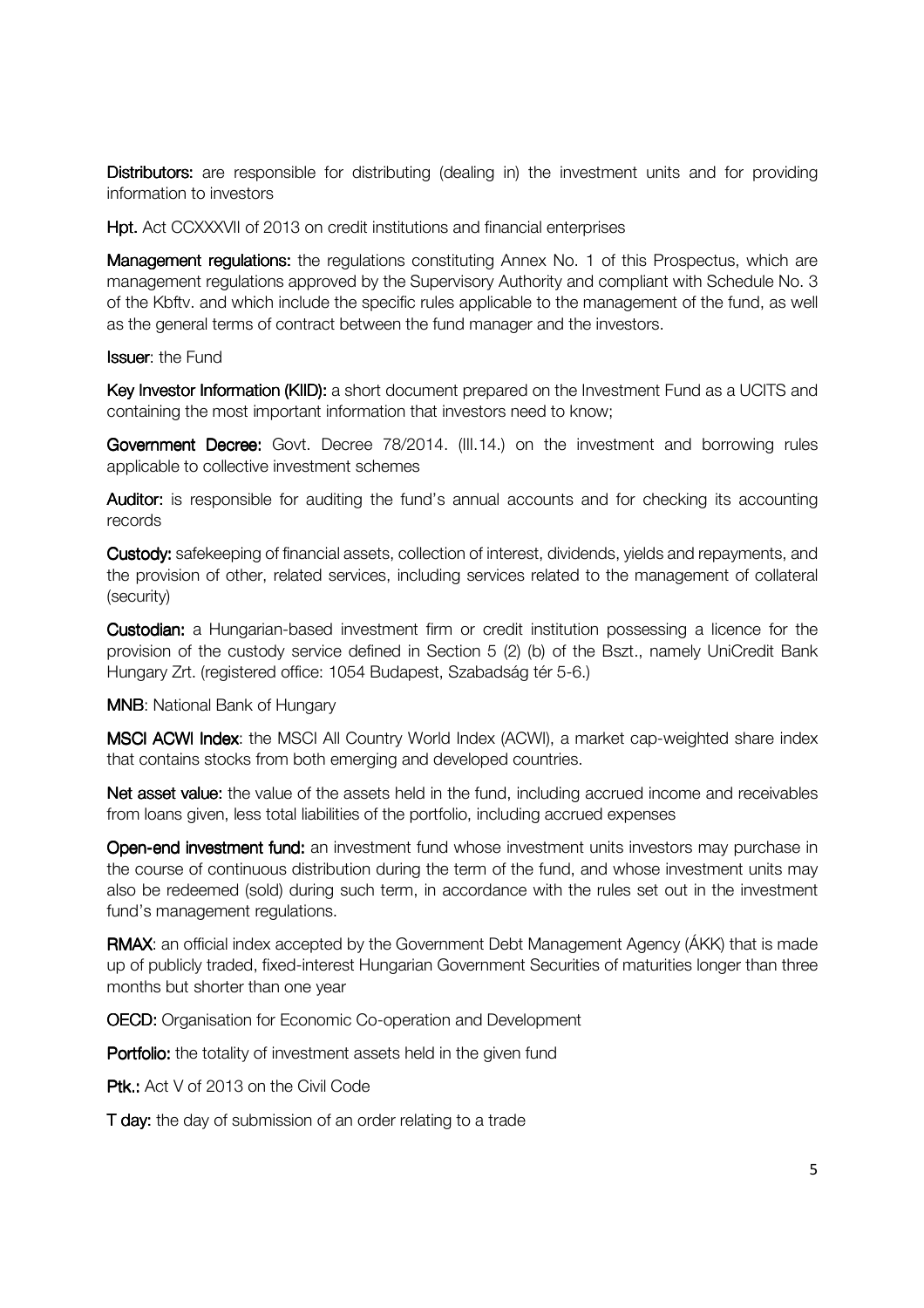Advisors: the fund manager may also use advisors to help it compile the portfolio of the various investment funds. The advisors must be presented in the fund's prospectus

Prospectus: the document, approved by the Supervisory Authority, prepared for the public issue and continuous distribution of the Investment Units, which is also a part of the Management Regulations

Act (Kbftv.): Act XVI of 2014 on collective investment schemes and their managers, and on the amendment of certain acts related to matters financial

Tpt.: Act CXX of 2001 on the capital markets

**Execution Partner:** investment service providers with whom the fund manager has concluded an agreement for executing derivative transactions

#### Definitions of assets

Government securities: debt securities issued by the Hungarian a foreign state, the MNB, the European Central Bank, or the central bank of another member state of the European Union

Bank deposit: means money deposited at a financial institution on which the bank pays interest and that it repays at a specified time

Investment unit: a security issued in series, in the investment fund's name, which embodies the investor's ownership share of the fund's assets, and thus every investor may participate, in proportion to the units held by him, in the fund's yields and capital

Certificate: securitised derivative products; certificates are special instruments, issued by banks, that can be created for any investment asset class or for any desired combination of asset classes

Discount Treasury Bills: short-term government securities that do not pay interest, but that are sold at discount prices lower than their face value, and where their face value is repaid at maturity

**ETF:** stock exchange-traded investment funds whose investment units are bought and sold directly on the stock market in the same way as stocks

ETN: debt securities that are bought and sold directly on the stock market in the same way as stocks

Mortgage note: a type of security, only issued by mortgage institutions, that is secured on property, is similar to a bond, and that helps fund the loans that are issued by such institutions

Bond: a debt security that assures a financial claim, where the issuer undertakes an obligation to pay, at a specified time and in a specified manner, to the then-owner of the bond, the sum of money specified on it, plus the pre-specified amount of interest due thereon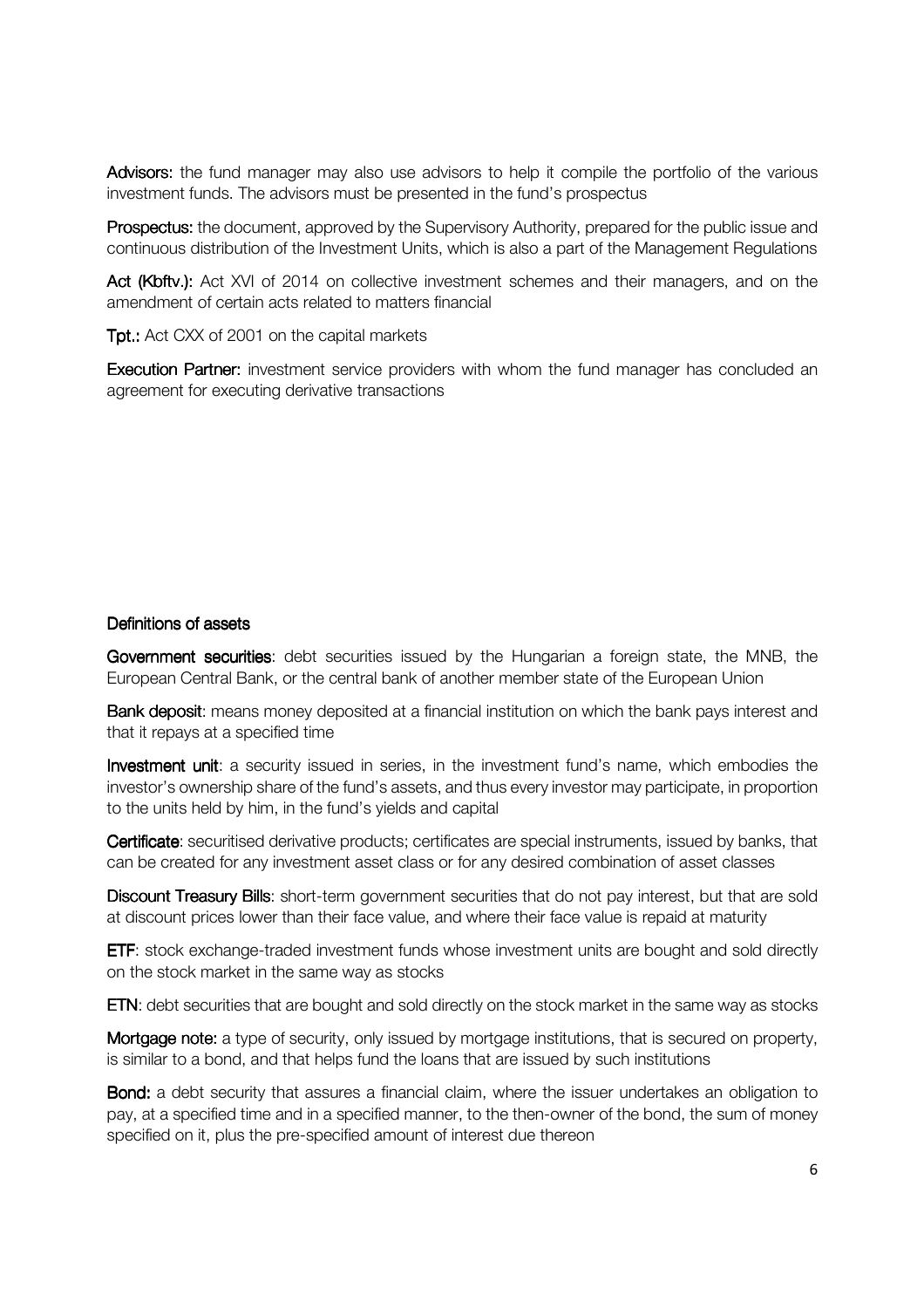Liquid assets: money, a repo agreement concluded with the credit institution for government securities that is unrestricted in terms of its cancellability, government securities with publicly quoted prices, deposits unrestricted in terms of their cancellability, as well as publicly traded debt securities unrestricted in terms of their negotiability, with publicly quoted prices and with remaining maturities of at most one year.

OTC shares: shares (stocks) that are traded over the counter, not on a regulated market

Shares (or stocks or equities): securities representing ownership that are issued when joint-stock companies are founded or when their capital is increased; they embody a specified share of the company's equity proportionate to their face value, and also embody the shareholder's membership rights and obligations

Derivative (or derivative transaction or contract): an instrument or contract whose value depends on the value of a particular financial asset, currency, commodity or reference rate on which it is based (underlying asset), and constitutes the object of an independent trade

Stock market shares: shares that are traded on regulated stock markets

**Corporate bonds:** debt securities issued by a company

Meaning of other terms used in the Prospectus and the Management Regulations: with respect to any terms used in the Prospectus and the Management Regulations whose definition is not contained in the other sections of the Prospectus or Management Regulations, the definitions used in the Kbftv. shall apply.

#### Other information

The operation of the Fund and the trading of its investment units are currently regulated by the provisions of the Kbftv.

The supervision of the Fund is conducted by the MNB.

The Fund was established in Hungary.

The detailed investment policy of the Fund can be read in the Management Regulations.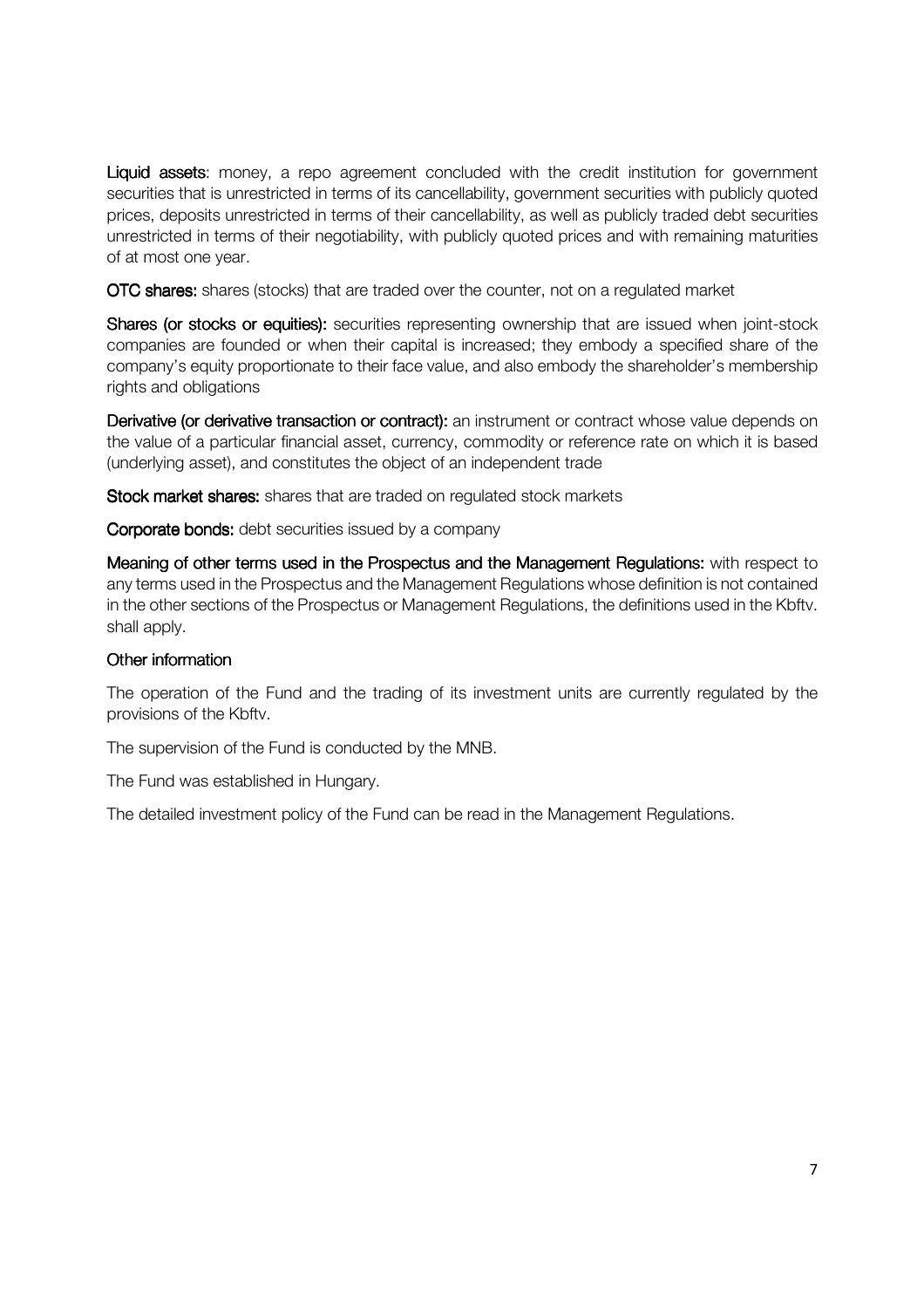## **PROSPECTUS**

## **I.Particulars of the Fund is**

#### 1. The basic data of the Fund

1.1. Name of the investment fund Accorde Prizma Fund

name in English: Accorde Prizma Fund

#### 1.2. Short name of the investment fund

Accorde Prizma Fund

name in English: Accorde Prizma Fund

#### 1.3. Registered office of the investment fund

1123 Budapest, Alkotás utca 55-61.

## 1.4. Name of the investment fund manager

Accorde Alapkezelő Zrt.

## 1.5. Name of the custodian

UniCredit Bank Hungary Zrt.

#### 1.6. Name of the distributor

Concorde Értékpapír Zrt.

Equilor Zrt.

Raiffeisen Bank Zrt.

## 1.7. Operating form of the investment fund (private or public)

Public

#### 1.8. Type of the investment fund (open-end or closed-end)

Open-end

## 1.9. Maturity of the investment fund (indefinite or definite), and if of definite term, the final date of the term

Indefinite-term

## 1.10. Indication if the investment fund is recognised as a harmonised fund according to the UCITS directive

Harmonised according to the UCITS directive.

## 1.11. Number and description of any series issued by the Fund showing the differences between each series

The Fund has two series.

| <b>Series</b>                       | <b>Difference</b> |
|-------------------------------------|-------------------|
| Accorde Prizma Fund (A series, HUF) | ISIN HU0000716410 |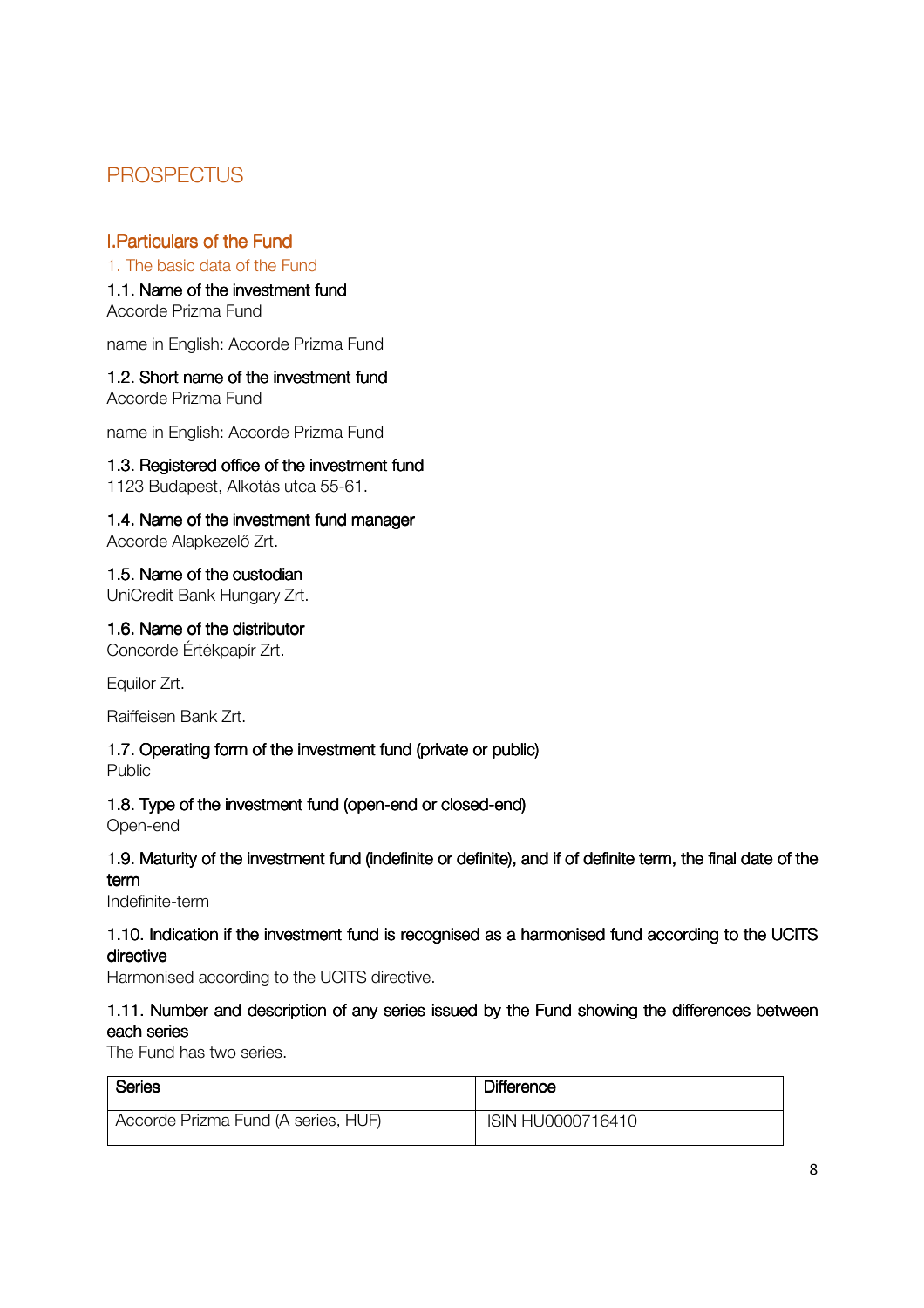| Accorde Prizma Fund (B series, EUR) | ISIN HU0000721469, Currency, |
|-------------------------------------|------------------------------|
|                                     | currency-hedged series       |

1.12. Primary category of assets in which the Fund may invest (securities or real estate fund) Securities fund

1.13. Indication of any reference for guarantee to protect the capital invested (capital guarantee) or to guarantee the earnings (yield guarantee), whether by bank guarantee or suretyship insurance, or if this is supported by the investment fund's adequate investment policy (capital or yield protection) and may undertake to guarantee the earnings (yield protection), with an indication of the paragraph of the investment fund's management policy containing the conditions therefor There is no capital protection or yield promise or guarantee in relation to the Fund.

#### 1.14. Other information related to the given matter

There is no other information

#### 2. Resolutions related to the investment fund

2.1. Depending on the operating form and type of the Fund, the date of acceptance and establishment by the fund manager of the management regulations, the prospectus, the key investor information and the announcement, and the number of the fund manager's relevant resolution (for each issue, i.e. for each series)

| Series                              | Number of Board Resolution | Date of Board<br>Resolution |
|-------------------------------------|----------------------------|-----------------------------|
| Accorde Prizma Fund (A series, HUF) | 1/20151215                 | 15/12/2015                  |
| Accorde Prizma Fund (B series, EUR) | 1/20180827                 | 27/08/2019                  |

2.2. Depending on the operating form and type of the Fund, the number and date of the supervisory resolution issued on the approval of the management regulations, the prospectus, the key investor information and the announcement, and on the authorisation of the issue (for each series)

| Series                              | Number<br>οf<br>Resolution | Supervisory   Date of Supervisory<br>Resolution |
|-------------------------------------|----------------------------|-------------------------------------------------|
| Accorde Prizma Fund (A series, HUF) | H-KE-III-114/2016          | 29/01/2016                                      |
| Accorde Prizma Fund (B series, EUR) | H-KE-III-525/2018          | 21/11/2018                                      |

2.3. Number and date of resolution on the registration of the Fund by the Supervisory Authority Resolution no. H-KE-III-175/2016 of 16/02/2016

2.4. Registration number (reference number) of the Fund in the registry kept by the Supervisory Authority

1111-674

2.5. Depending on the operating form and type of the Fund, the number and date of the fund manager's resolutions on the amendment of the management regulations, the prospectus and the key investor information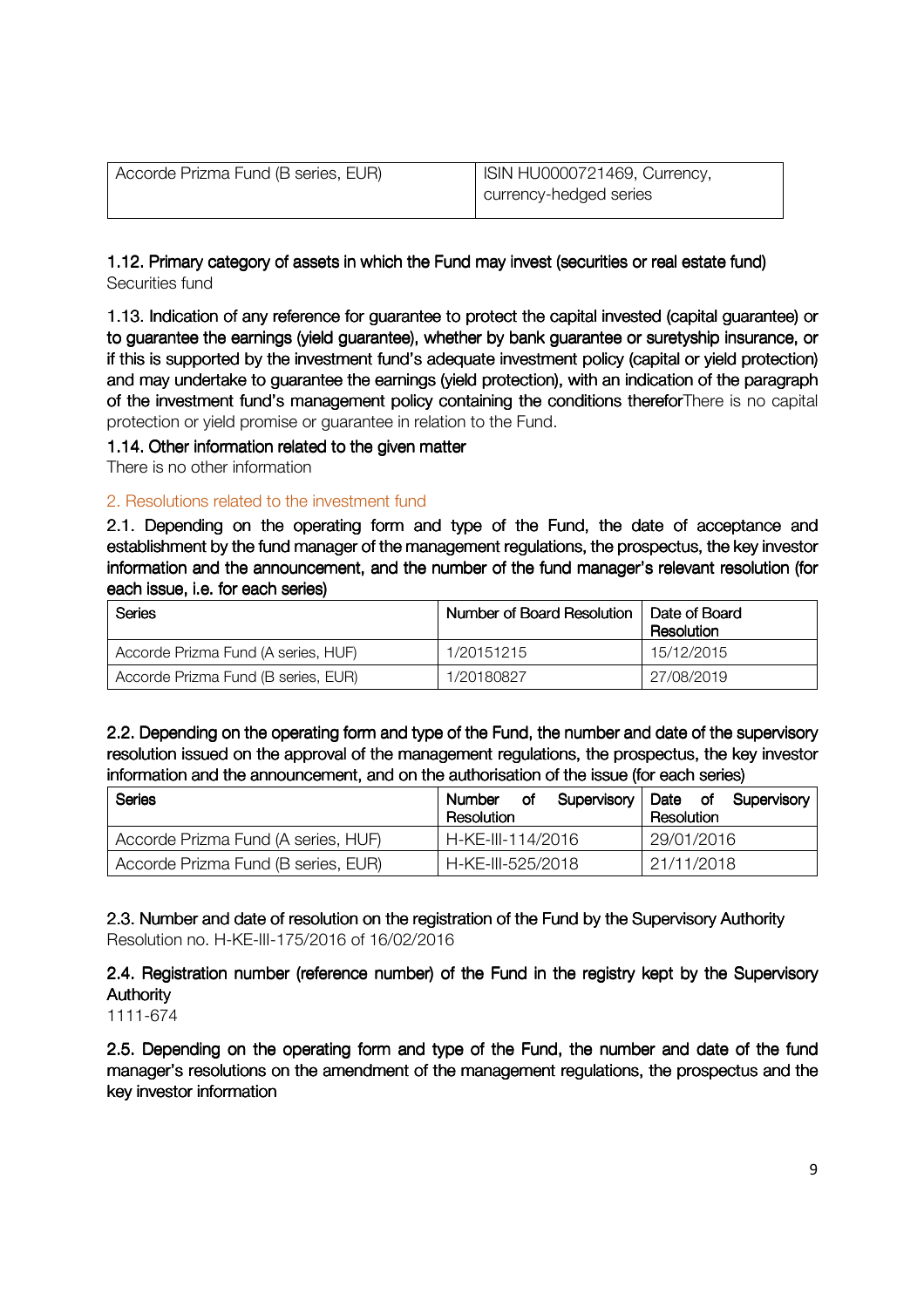| <b>Series</b>       | Number of Board Resolution | Date of Board Resolution |
|---------------------|----------------------------|--------------------------|
| Accorde Prizma Fund | 1/20170615                 | 15/06/2017               |
| Accorde Prizma Fund | 2/20170622                 | 22/06/2017               |
| Accorde Prizma Fund | 2/20180827                 | 27/08/2018               |
| Accorde Prizma Fund | 1/20190409                 | 09/04/2019               |

## 2.6. Number and date of the supervisory resolutions approving amendments to the management policy

| Series              | <b>Number of Supervisory Resolution</b> | Date of Supervisory Resolution |
|---------------------|-----------------------------------------|--------------------------------|
| Accorde Prizma Fund | H-KE-III-534/2017                       | 03/08/2017                     |
| Accorde Prizma Fund | H-KE-III-525/2018                       | 21/11/2018                     |
| Accorde Prizma Fund | XX                                      | XX                             |

## 2.7. Other information related to the given subject

There is no other information

## 3. Risk profile of the investment fund

#### 3.1. Objective of the investment fund

The Fund Manager's objective to achieve an attractive return that is higher than can be obtained by government securities, provided that this investment consists of significant risk. investment .

Of the instruments permitted by the Fund's investment policy, the Fund Manager principally aims to invest in equities and exchange-traded funds (ETFs), and secondly, in government securities, corporate bonds and money-market instruments, derivative transactions and other interest-bearing securities.

The Fund's objective is capital growth. The Fund does not have any geographic limits or any set industry exposure.

Reference yield (benchmark): The benchmark is the performance of the RMAX index.

The Fund Manager, based on Article 29 (2) of Regulation (EU) 2016/1011 of the European Parliament and of the Council on indices used as benchmarks in financial instruments and financial contracts or to measure the performance of investment funds and amending Directives 2008/48/EC and 2014/17/EU and Regulation (EU) No 596/2014, provides the following information on the administrators of the above benchmarks:

the administrator of the RMAX benchmark is the Hungarian Government Debt Management Agency.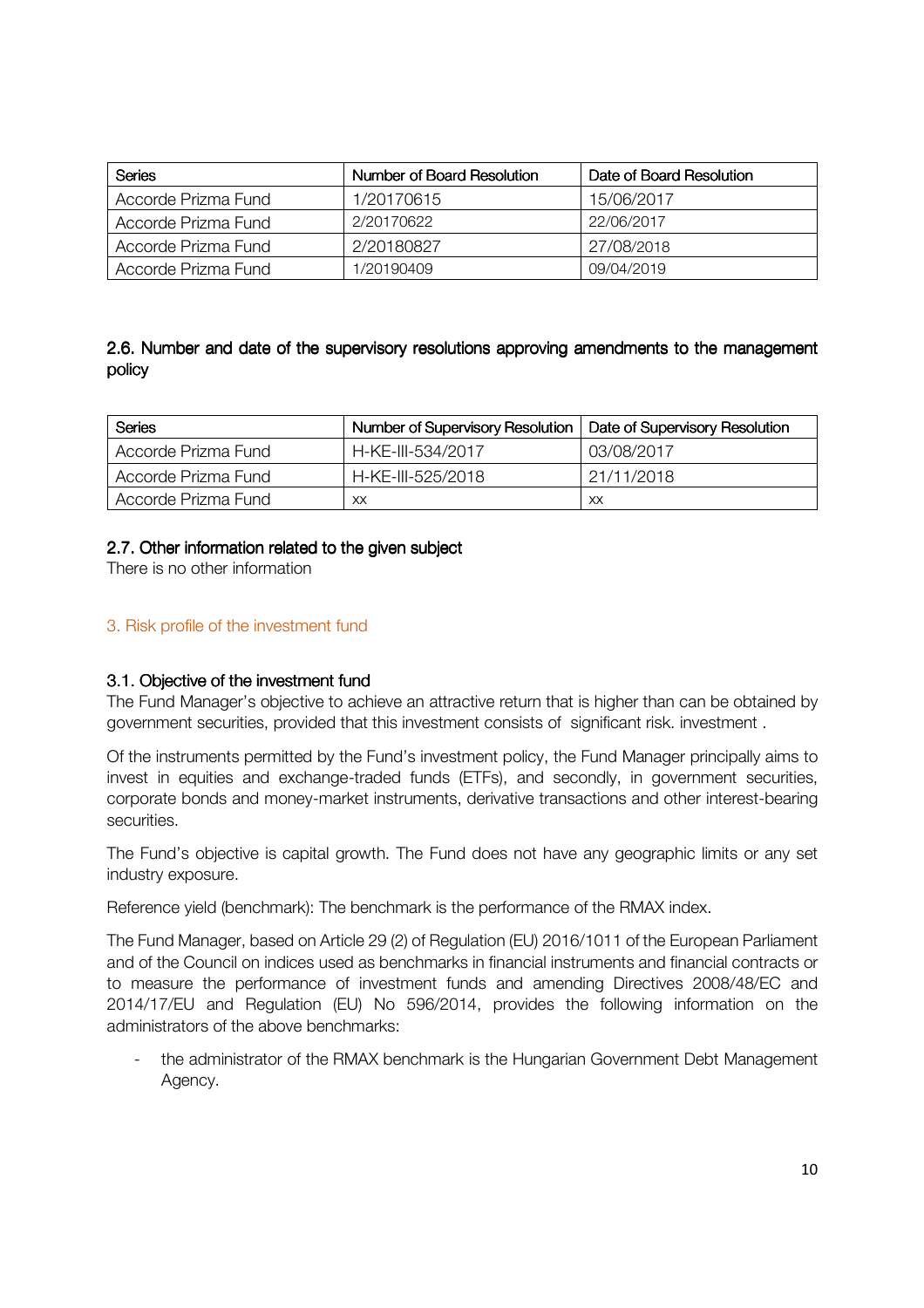## 3.2. The profile of the typical investor for whom the investment units of the investment fund are intended

The fund is recommended to investors who seek mid- and long-term investments with medium risk tolerance who intend to realize a higher return on their invested capital for a minimum of 3 years than they can achieve on deposits and money market investments, provided that they are not sensitive to the potential unfavorable returns might be happened for a few months, they do not intend to mointor the changes in the markets on a daily basis and they do not intend to reallocate their savings between lower and higher risk assets accordingly, but to entrust it to financial professionals.

Shortest investment period recommended by the investment fund manager: 3 years.

#### 3.3. The asset categories in which the Fund is authorised to invest in, with an indication if the Fund is authorised to conduct transactions in fiinancial derivative instruments

Assets permitted by the Fund's investment policy

| <b>Assets</b>                                                                                  | <b>Asset</b> |  |
|------------------------------------------------------------------------------------------------|--------------|--|
| Current account and deposits                                                                   |              |  |
| Current account                                                                                | X            |  |
| Bank deposit                                                                                   | $\times$     |  |
| Debt securities                                                                                |              |  |
| Hungarian government securities                                                                | X            |  |
| Foreign government securities                                                                  | $\times$     |  |
| Securities guaranteed by the Hungarian state                                                   | X            |  |
| Securities guaranteed by a foreign state                                                       | X            |  |
| Securities issued by international fin. institutions                                           | X            |  |
| Corporate bonds                                                                                | $\times$     |  |
| Mortgage notes                                                                                 | X            |  |
| ETN's                                                                                          | X            |  |
| Bonds defined in Section 8 (6) of Govt. Decree 78/2014 (III.14.)                               | X            |  |
| <b>Equity securities</b>                                                                       |              |  |
| Shares listed on a regulated market/stock exchange                                             | X            |  |
| <b>Collective investment schemes</b>                                                           |              |  |
| Investment units                                                                               | X            |  |
| ETFs listed on a regulated market/stock exchange                                               | X            |  |
| Other collective investment schemes                                                            | $\times$     |  |
| <b>Other assets</b>                                                                            |              |  |
| Derivatives listed on a regulated market/stock exchange and OTC derivatives (forwards/futures, |              |  |
| options, CFDs, swaps)                                                                          | Χ            |  |
| Certificates listed on a regulated market/stock exchange                                       | X            |  |
| Repo transactions concluded for government securities                                          | X            |  |
| Securities defined in Section 2 (1) d) of Govt. Decree 78/2014 (III.14.)                       | X            |  |

X: assets permitted by investment policy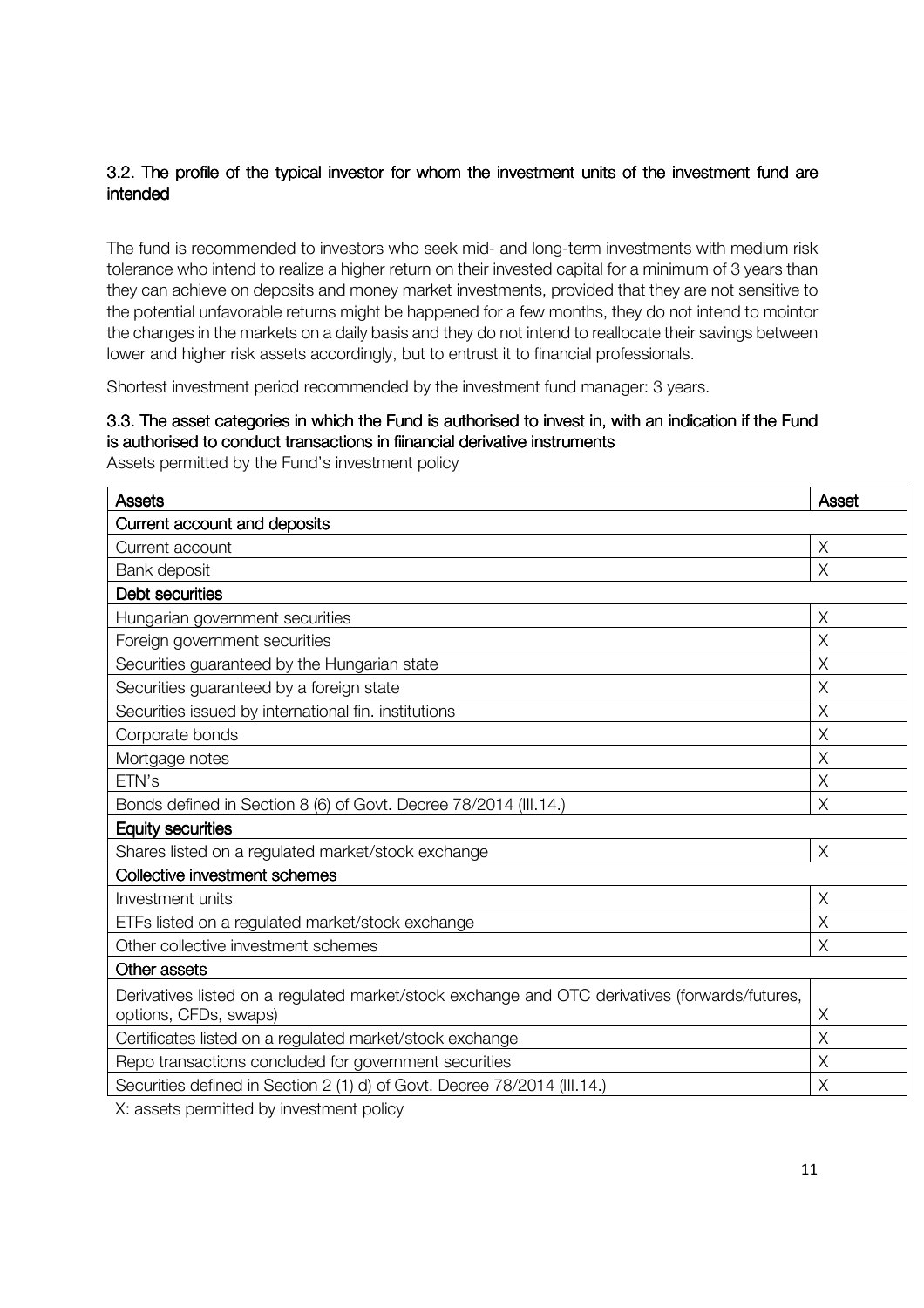The Fund may invest in derivative instruments. The Fund may not purchase derivative instruments that are not among those listed in Section 2 (1) g) of the Government Decree. The Fund may only enter into derivative contracts that are necessary for reducing risk and/or for the effective compiling of the portfolio.

### 3.4. A prominent statement drawing attention to the sections of the investment fund's management policy where the risk factors of the investment fund are demonstrated

Section 26 of the Management Regulations presents the risk factors in detail. It is essential that Investors thoroughly consider the risk factors before deciding to invest.

3.5. Objective of transactions in derivative instruments (for the purpose of hedging or with the aim of meeting investment goals), and the possible outcome of the use of derivative instruments on the risk profileThe Fund may only conclude derivative transactions that are necessary for reducing risk (hedging purpose) and/or that serve the effective management of the portfolio (realising investment objectives.

The positions resulting from derivative transactions may increase the risk of the Fund.

3.6. Where an investment fund invests, based on its investment policy, in transferable securities or money market instruments issued by the same body or in deposits or OTC derivative instruments made with this body, and the total level of risk exposure of the investment fund from such transactions exceeds 20 per cent of the investment fund's assets, a prominent statement drawing attention to the specific risk arising from such exposure

Based on the investment policy of the investment fund, the aggregate risk exposure to several institutions (Concorde Értékpapír Zrt., UniCredit Bank Hungary Zrt., OTP Bank Nyrt., Raiffeisen Bank Zrt., ING Bank NV Magyarországi Fióktelepe, MKB Bank Zrt., Saxo Bank, Erste Befektetési Zrt.), arising from investments in the negotiable securities or money-market instruments issued by the given institution, from deposits placed at the given institution, and from over-the-counter derivative transactions concluded with the given institution, may exceed 20% of the assets of the investment fund, which increases the counterparty risk in the Fund. Any default on the part of any one or other of the listed institutions could cause a significant fall in the net asset value of the Fund.

3.7. Where an investment fund invests principally in any category of assets other than transferable securities or money market instruments, or where an investment fund replicates a specific index, a prominent statement drawing attention to that clause of the investment fund's investment policy Not applicable.

#### 3.8. Where the net asset value of an investment fund is likely to have a high volatility due to its portfolio composition or the portfolio management techniques that may be used, a prominent statement drawing attention to that characteristic

The net asset value of the Fund may fluctuate markedly owing to the derivative instruments, equities, government securities and other debt securities held in the portfolio. The impact of the price fluctuations may be reduced by diversifying the portfolio; however, such fluctuations cannot be eliminated entirely this way. For this reason it is possible that the Fund's net asset value per unit may fall in certain periods, which in extreme circumstances may lead to a loss in the equity of the Fund.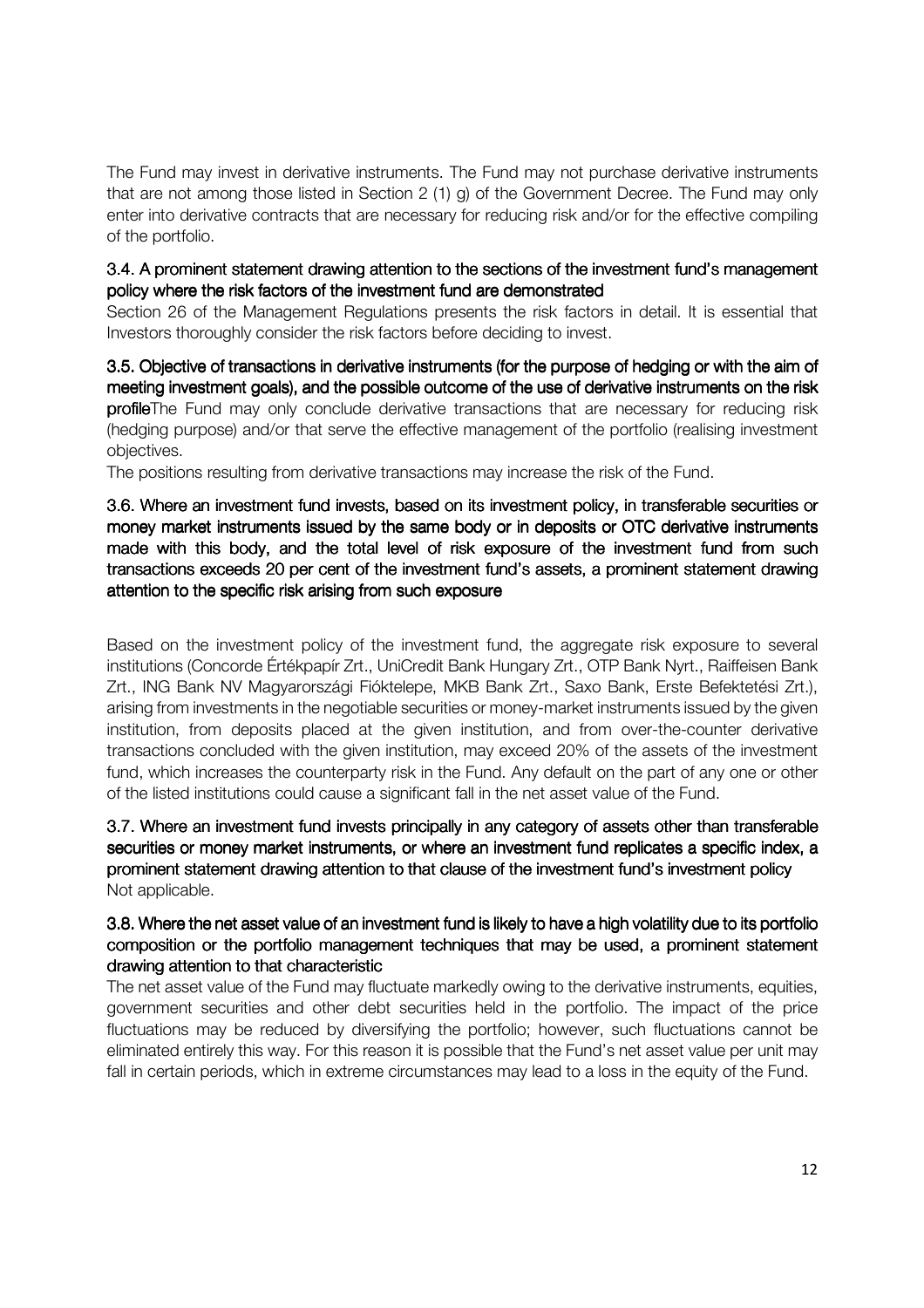3.9. . If the investment fund is authorized by the Authority to invest up to 100 per cent of its assets into transferable securities or money market instruments by a central, regional or local authority of any EEA Member State, a non-Member State or by a public international body to which one or more Member States belong, a prominent statement drawing attention to that characteristic The Fund may invest as much as 100% of its assets in securities issued or guaranteed by an EEA member state, or an OECD member country, and in debt securities issued or guaranteed by an international financial institution, with the proviso that it may invest no more than 30% of its assets into securities linked to any one particular series.

## 3.10. Other information related to the given subject

Not applicable.

#### 4. Access to information provided to investors

4.1. Statement of the place where the investment fund's prospectus, management policy, key investor information and periodic reports may be obtained, and where communications within the framework of extraordinary disclosure of information, such as information as regards payments made to investors and pertaining to the redemption of investment units, are made available Payments to the Investors, the redemption of Investment Units, the Fund's daily Net Asset Value, its annual and half-year reports, its monthly portfolio reports, the official announcements pertaining to the Fund and other information related to the Fund may be viewed at the distribution venues, and on the www.accorde.hu website, as well as on the public online platform operated by the Supervisory Authority, www.kozzetetelek.hu.

## 4.2. Other information related to the given matter

Not applicable.

#### 5. Tax information

The Fund Manager specifically reminds investors that a detailed study of the tax regulations is essential in order for them to make sound investment decisions. The following information is correct at the time of preparation of the Prospectus; however, the law may change in the meantime and therefore it is recommended that the Investor study the latest tax regulations before making a specific investment decision.

## 5.1. Brief description of the main points of the tax system applicable to the Fund and relevant to investors

In Hungary, investment funds are not subject to corporation tax, and therefore investment funds do not pay tax on their annual profits (stemming from e.g. interest and dividend income). If the Fund invests its collected capital outside Hungary, then the Fund's tax liability is determined based on the laws of the country of the given investment and on the provisions of any double-taxation treaty which that country may have with Hungary.

The Fund's investment units are subject to a special tax at the time of preparation of this Prospectus. The base of this tax is the average asset value of the Fund's investment unit series, and the annual rate of the tax is 0.05% of this tax base. The tax payable is determined by the Fund Manager, who collects it from the Fund, declares it and pays it.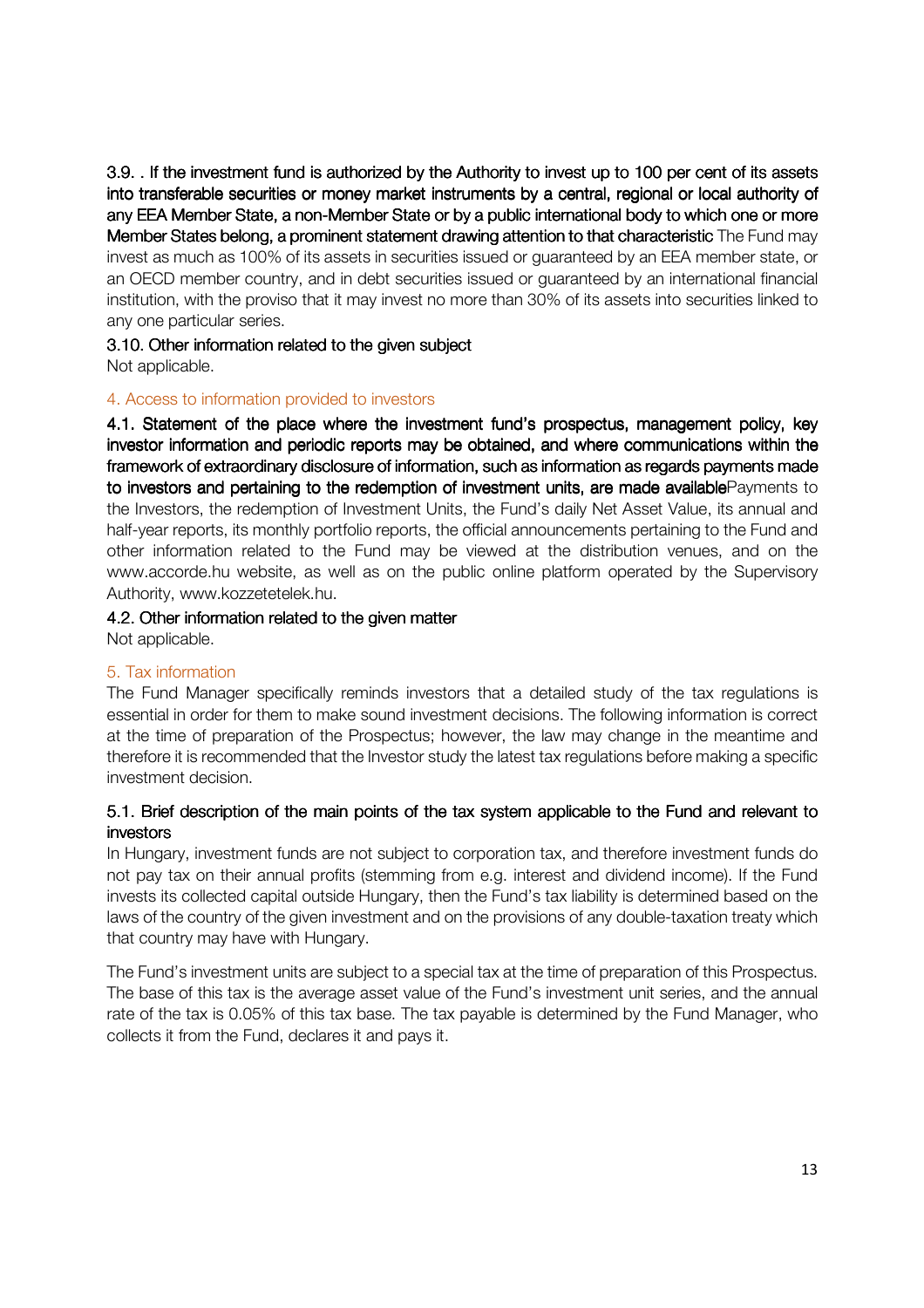## II. Information related to marketing

6. Issuance of the investment units Not applicable

## III. Detailed information on participating organisations

7. Information on the investment fund manager

#### 7.1. Name and company form of the investment fund manager

Name: Accorde Alapkezelő Zrt.

Company form: privately held joint-stock company

#### 7.2. Registered office of the investment fund manager

1123 Budapest, Alkotás utca 55-61.

#### 7.3. Company registration number of the investment fund manager

01-10-048486 (registered by the Company Court of the Metropolitan Court of Budapest)

## 7.4. Date of establishment of the investment fund manager; in the case of a company established for a definite period, specify the period

Date of establishment: 4 June 2015

### 7.5. If the investment fund manager also managers other investment funds, indication of those other funds

Accorde Premium Fund of Funds Accorde Global Fund Accorde Abacus Fund Accorde CVK2 Fund of Funds Accorde CVK3 Fund of Funds Accorde Selection Equity Fund Accorde First Romanian Equity Fund White Investment Fund Accorde Absolute Yield Bond Fund of Funds Accorde Derivative Umbrella Fund Accorde USD Short Bond Fund Accorde Central European Equity Fund Accorde Cuvée Fund

#### 7.6. Indication of other assets managed, if any

Not applicable.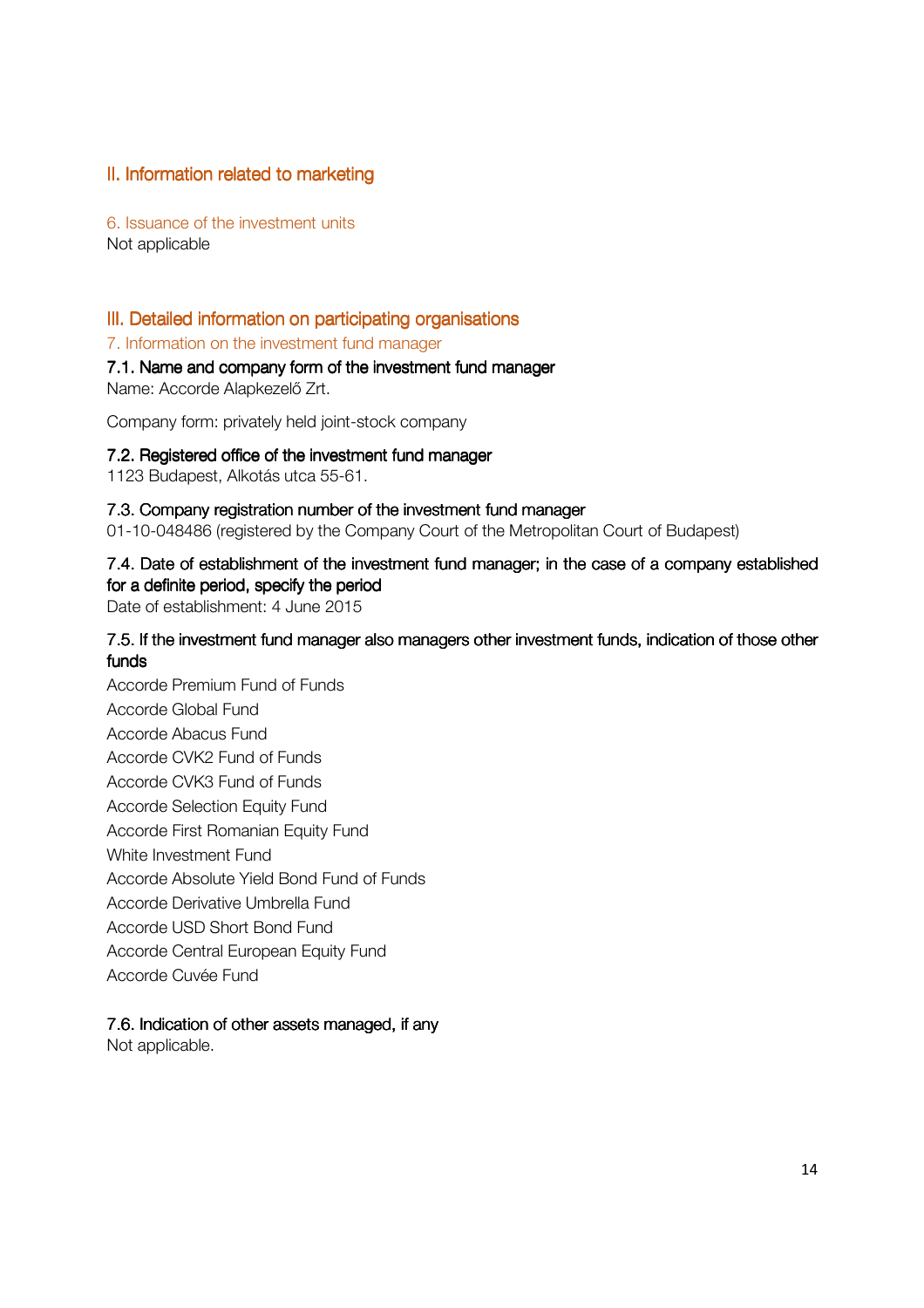7.7. Names and positions in the company of the managers and members of the administrative, management and supervisory bodies, details of their main activities outside the company where these are of significance with respect to that companyChairman of the company's Board of Directors: Károly Régely

Members of the company's Board of Directors, who are also its executive directors: Magdolna Mezei and Attila Gyurcsik

Members of the Supervisory Board: Mónika Veverán (Chair), Tamás Móró, Róbert Olasz

Of the above-specified persons, these hold the following significant positions outside of the Fund Manager:

Károly Régely – Concorde Értékpapír Zrt. CEO

Magdolna Mezei – Concorde Értékpapír Zrt. Deputy CEO, TC Befektetési Zrt. CEO

Mónika Veverán – Concorde Értékpapír Zrt. Director, Back Office, Controlling, Risk Management

Róbert Olasz – Concorde Értékpapír Zrt. Director, IT, Business Development

#### 7.8. Amount of the investment fund manager's registered capital, indicating the part that has already been paid

Share capital: HUF 100,000,000, of which HUF 100,000,000 has been paid. (as at 31 December 2018)

#### 7.9. Equity capital of the investment fund manager

Equity: HUF 481,366,000 (as at 31 December 2018)

#### 7.10. Number of employees of the investment fund manager

11 (as at 31 December 2018)

#### 7.11. Indication of the activities and tasks for which the investment fund manager may use the services of third parties

In the interest of the more effective conduct of its activities, the Fund Manager may use the services of third parties. These activities are the following:

- Compliance
- Internal auditor
- IT internal auditor
- IT services
- keeping the books of the Fund Manager and the funds managed by the Fund Manager
- legal advice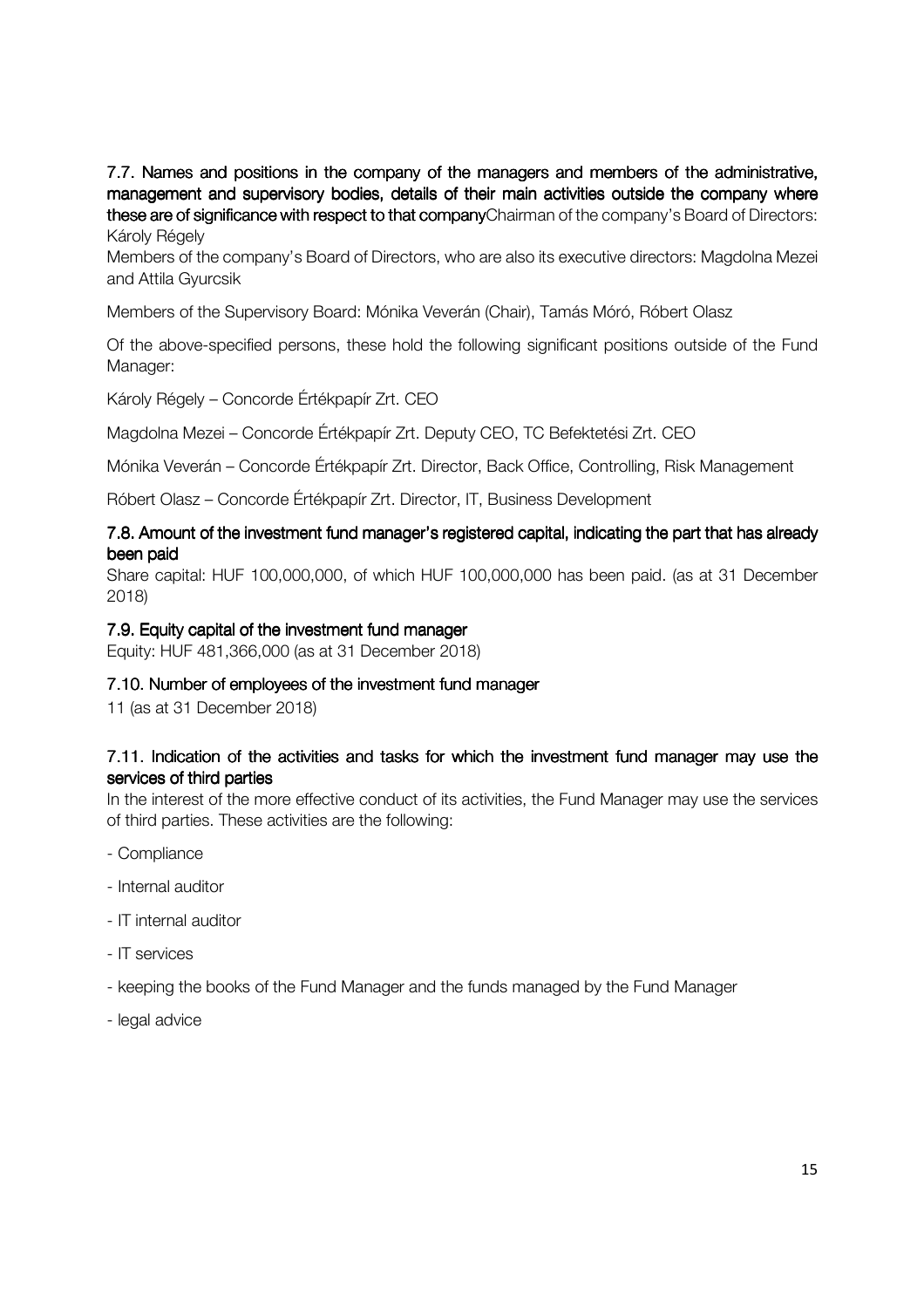7.12 Indication of companies to which investment management functions are delegated Not applicable.

7.13. the details of the UCITS manager's remuneration policy (such as, for example, a description of how remuneration and benefits are calculated, the identities of persons responsible for awarding the remuneration and benefits including the composition of the remuneration committee, where such a committee exists) exists)

A detailed presentation of the remuneration policy is available at http://www.accorde.hu/wpcontent/uploads/2019/06/2019\_ACCORDE-JAVADALMAZÁSI-POLITIKA\_2019\_06\_04\_v.pdf

#### 8. Information on the custodian

#### 8.1. Name and company form of the custodian

UniCredit Bank Hungary Zrt.

#### 8.2. Registered office of the custodian

1054, Budapest, Szabadság tér 5-6.

#### 8.3. Company registration number of the custodian

01-10-041348

#### 8.4. Main activity of the custodian

TEÁOR 64.19'08 Other monetary intermediation

#### 8.6. Date of establishment of the custodian

26 March 1990

#### 8.7. Registered capital of the custodian

HUF 24,118 million (as at 31 December 2018)

#### 8.8. The custodian's equity according to its latest financial statements furnished with an independent auditor's report

HUF 349,712 million (as at 31 December 2018)

#### 8.9. Number of employees of the custodian

1,748 (as at 31 December 2018)

#### 9. Information on the auditor

9.1. Name and company form of the auditing company Könyv-Profit Könyvvizsgáló Kft**.**

#### 9.2. Registered office of the auditing company

1067, Budapest, Teréz krt. 33

#### 9.3. Chamber registration number of the auditing company 000199

9.4. Name of natural person auditor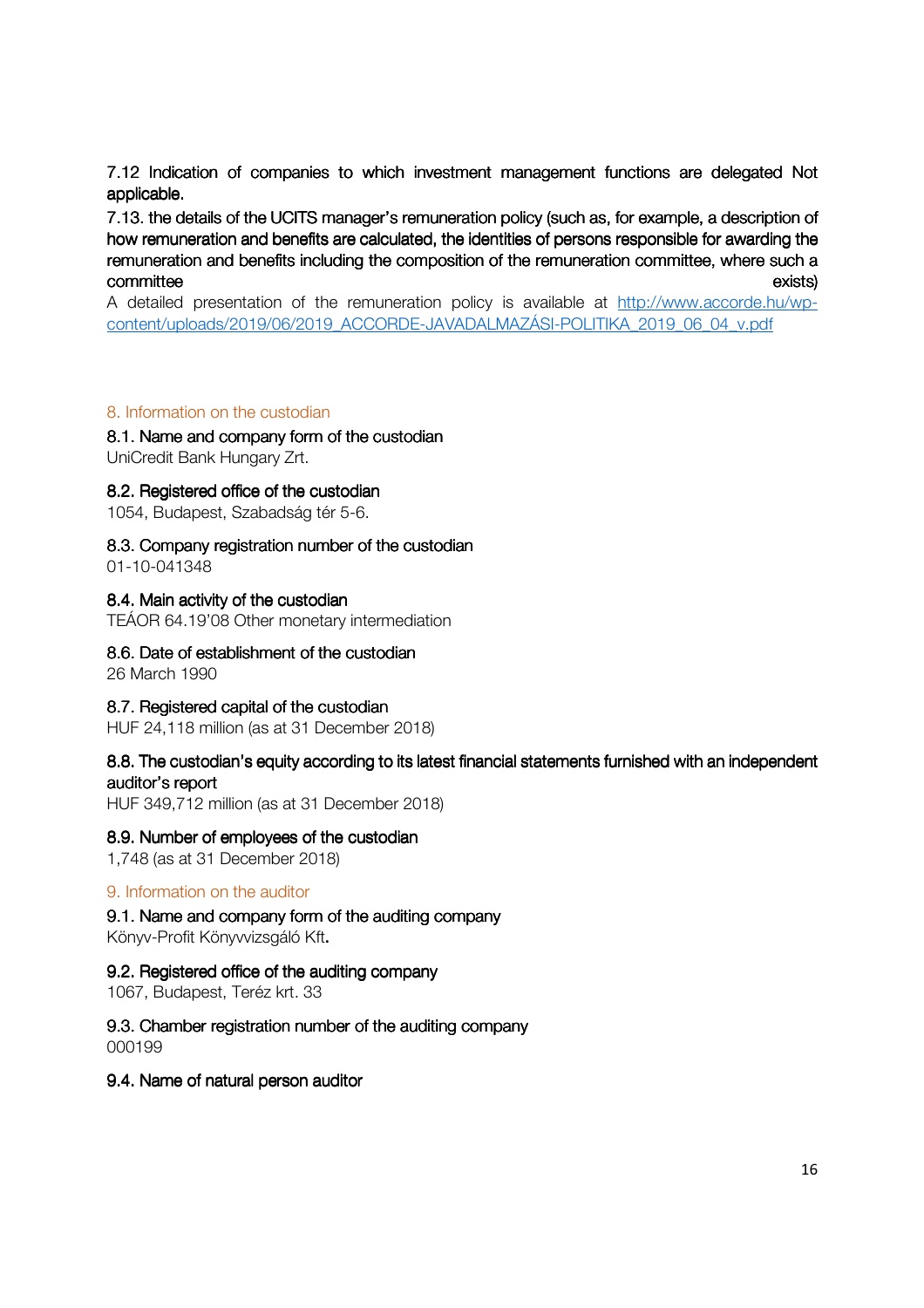Not applicable

#### 9.5. Address of natural person auditor

Not applicable

9.6. Chamber registration number of natural person auditor

Not applicable

9.7. Drawing attention to the fact that the accounting information disclosed in the annual and halfyear report of the private investment fund does not need to be approved by an auditor Not applicable

#### 11. Information on the distributor (for each distributor)

11.1. Name and company form of the distributor Concorde Értékpapír Zrt.

Equilor Zrt.

Raiffeisen Bank Zrt.

#### 11.2. Registered office of the distributor

Concorde Értékpapír Zrt. 1123 Budapest, Alkotás utca 55-61.

Equilor Zrt. 1037, Budapest, Montevideo u 2/C

Raiffeisen Bank Zrt. 1054, Budapest, Akadémia u 6.

#### 11.3. Company registration number of the distributor

Concorde Értékpapír Zrt. 01-10-043521

Equilor Zrt. 01-10-041431

Raiffeisen Bank Zrt. 01-10-041042

#### 11.4. Registered activities of the distributor

Concorde Értékpapír Zrt. 66.12'08 Securities and stock-exchange agency activity (main activity) 64.99'08 Other financial intermediation n.e.c. 70.22'08 Business and other management consulting

Equilor Zrt. 66.12'08 Securities and stock-exchange agency activity (main activity) 64.99'08 Other financial intermediation n.e.c.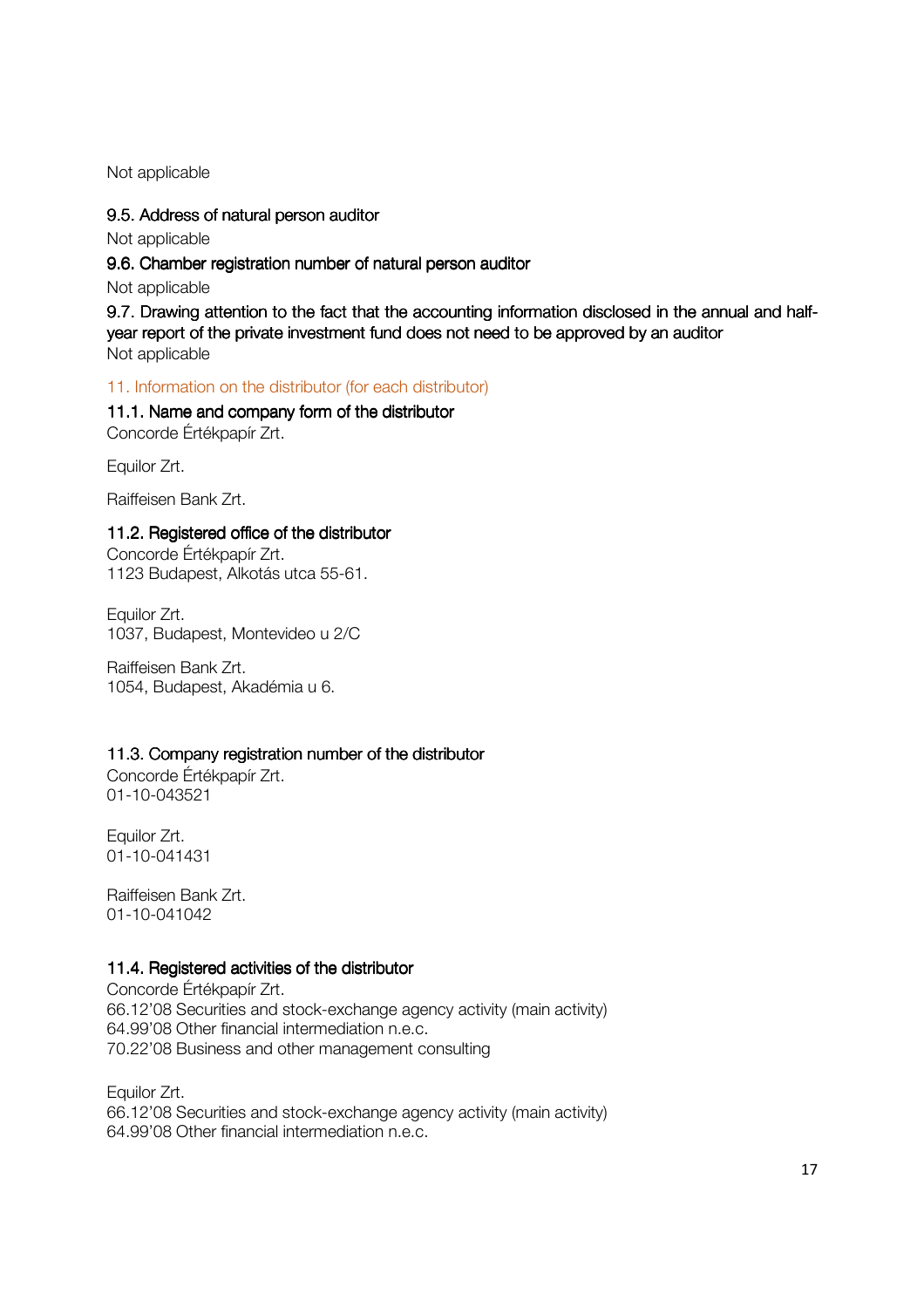6619'08 Other financial auxiliary activity 6630'08 Fund management 70.22'08 Business and other management consulting 7490'08 Other professional, scientific and technical activity n.e.c.

Raiffeisen Bank Zrt.

6419'08 Other monetary intermediation (main activity) 6499'08 Other financial intermediation n.e.c. 6612'08 Securities and stock-exchange agency activity 6619'08 Other financial auxiliary activity

## 11.5. Date of establishment of the distributor

Concorde Értékpapír Zrt. 12 December 1997 (Legal successor of Concorde Értékpapír Ügynökség Kft., which was founded in 1993)

Equilor Zrt. 7/5/1990

Raiffeisen Bank Zrt. 10 December 1986

## 11.6. Registered capital of the distributor

Concorde Értékpapír Zrt. HUF 1,000,000,000 (as at 31 December 2018)

Equilor Zrt. HUF 1,000,000,000 (as at 31 December 2018)

Raiffeisen Bank Zrt. HUF 50,000,090,000 (as at 31 December 2018)

#### 11.7. Equity capital of the distributor shown in the last financial report reviewed by an independent auditor

Concorde Értékpapír Zrt. HUF 4,275,161,000 (as at 31 December 2018)

Equilor Zrt. HUF 2,067,770,000 (as at 31 December 2018)

Raiffeisen Bank Zrt. HUF 207,815,284,058 (as at 31 December 2018)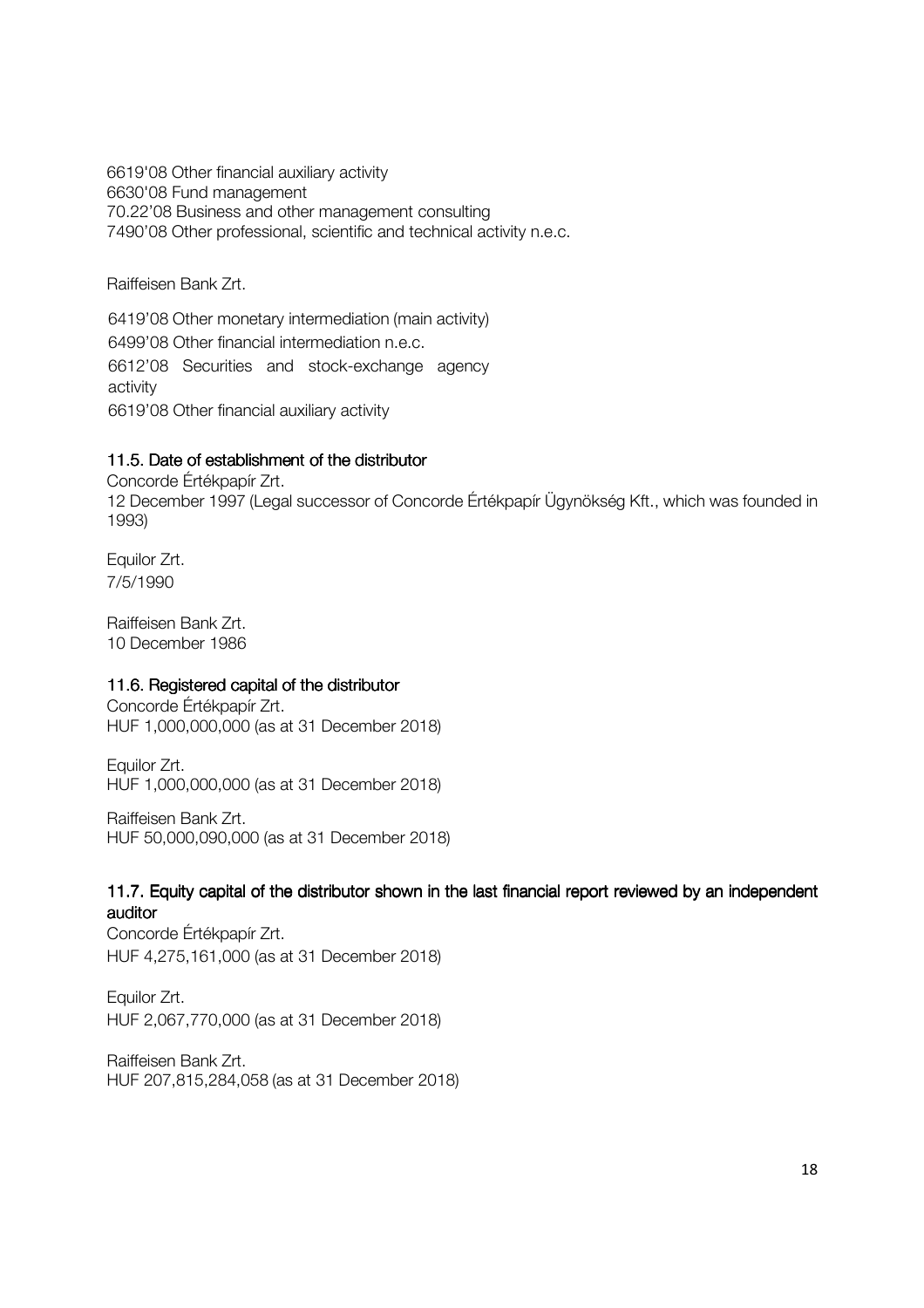11.8. Means of forwarding to the investment fund manager the particulars of investors and their representatives collected Pursuant to Section 106 (1) of the Kbftv., provided this Prospectus or the Management Regulations allow it and the Fund Manager and the Distributor agree to it, the Distributor shall inform the Fund Manager of the investors' and their proxies' data recorded by Distributor. Such forwarding of data, which this Prospectus permits with this provision, does not qualify as a breach of securities secrets or business secrets under the Tpt. The Fund Manager may, pursuant to the statutory regulations pertaining to securities secrets and to the data-protection regulations, only use the data provided to it for purposes required for its investment fund management activity, particularly for the purpose of informing investors and to support the Fund Manager's or the Fund's tradingrelated communications.

Budapest, xx/xx/2019

Accorde Alapkezelő Zrt.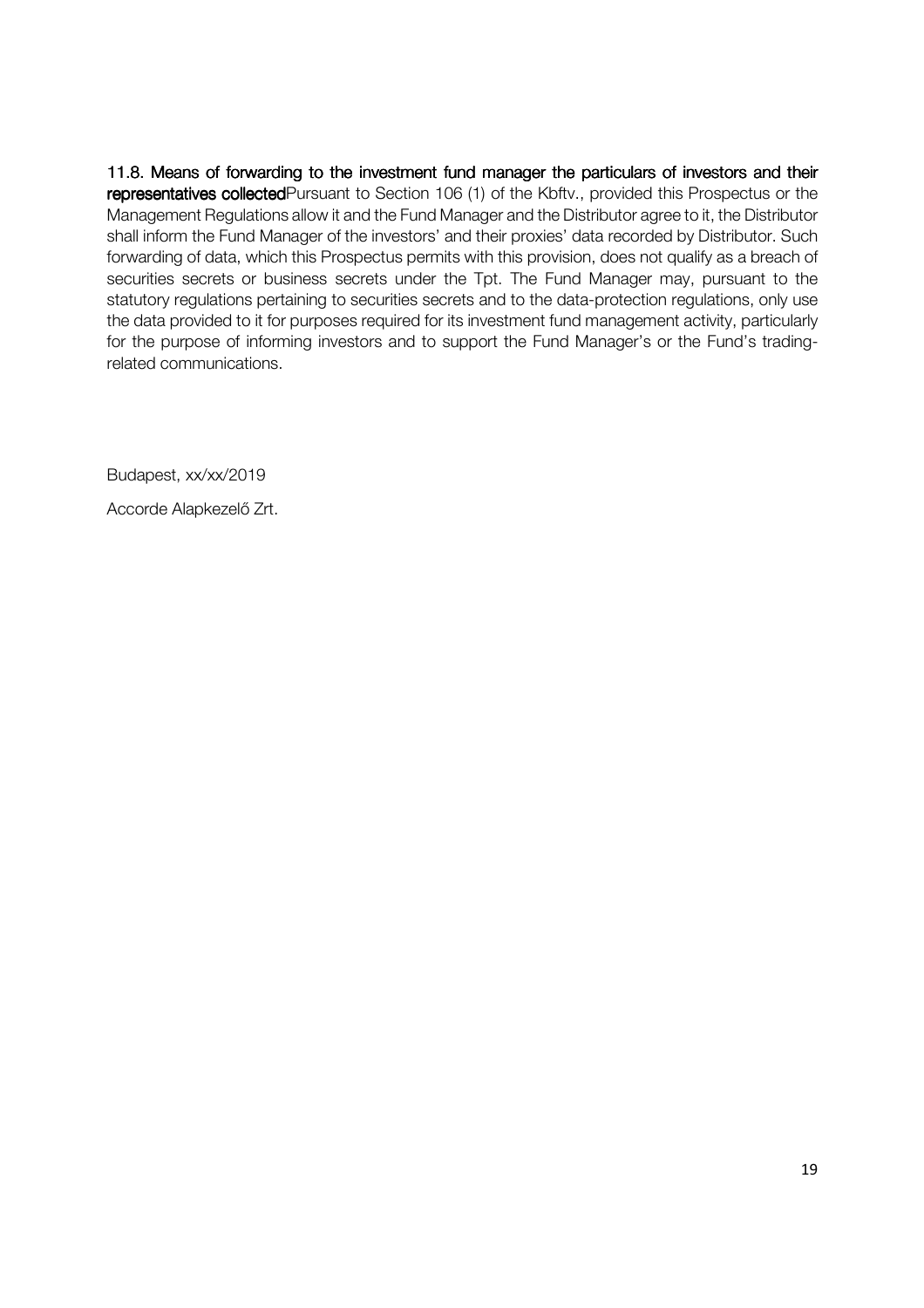## Annex No. 1

## MANAGEMENT POLICY Relevant parts

The Fund Manager may, with the permission of the Supervisory Authority, amend the terms set out in these Regulations unilaterally. In cases specified in Section 72 (4) of the Act, the permission of the Supervisory Authority is not required.

#### 1.8. Operating form of the investment fund (private or public), possible category of investors (professional or retail)

Operating form of the fund: Public

Possible investors include both professional and retail investors.

#### 1.9. Type of the investment fund (open-end or closed-end)

Open-end

1.10. Maturity of the investment fund (term fixed or unfixed), with an indication of duration, if fixed termIndefinite-term

1.11. Indication if the investment fund is recognized as a harmonized fund according to the UCITS Directive or the AIFM DirectiveHarmonised as per the UCITS directive.

1.12. Number and description of the series issued by the investment fund, specify how, in terms of their features, the various series differ from each other

The fund has two series.

| Series                              | Difference                                             |
|-------------------------------------|--------------------------------------------------------|
| Accorde Prizma Fund (A series, HUF) | ISIN HU0000716410,                                     |
| Accorde Prizma Fund (B series, EUR) | ISIN HU0000721469, Currency,<br>currency-hedged series |

## 1.13. Primary category of assets in which the investment fund may invest (securities or real estate fund)

**Securities** 

1.14 Indication of any reference for guarantee to protect the capital invested (capital guarantee) or to guarantee the earnings (performance guarantee), whether by guarantee provided by a credit institution or suretyship insurance, or if this is supported by the investment fund's adequate investment policy (capital or yield protection) and may undertake to guarantee the earnings (yield protection), with an indication of the paragraph of the investment fund's management policy containing the conditions thereforThere is no capital protection or yield promise, or capital or yield guarantee in relation to the Fund.

II. Information on the investment units (for each series)

5. ISIN code of the investment unit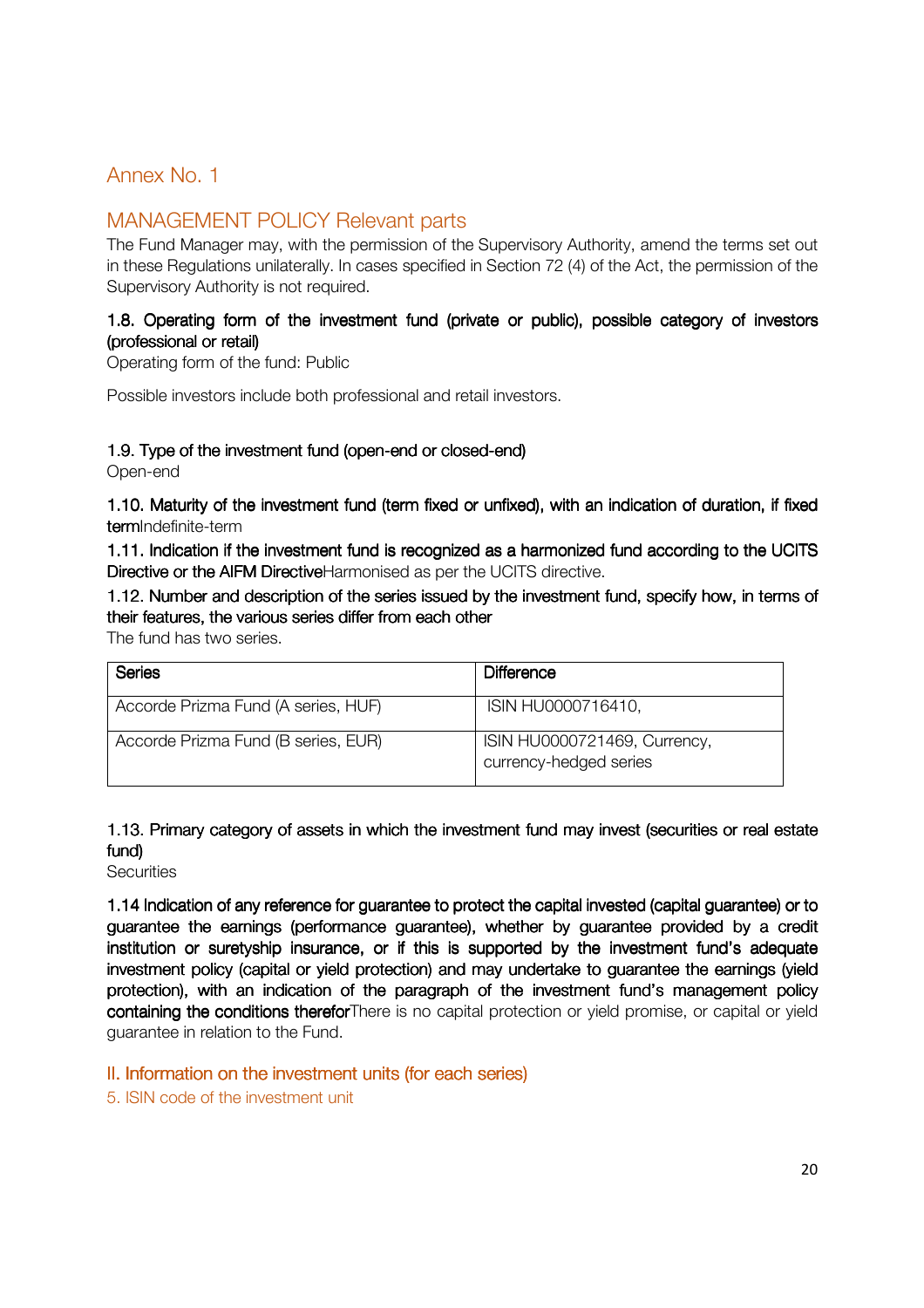| Series                         | <b>ISIN</b>  |
|--------------------------------|--------------|
| Accorde Prizma Fund (A series) | HU0000716410 |
| Accorde Prizma Fund (B series) | HU0000721469 |

### 6. Nominal value of the investment unit

| Series                         | Nominal value                    |
|--------------------------------|----------------------------------|
| Accorde Prizma Fund (A series) | HUF 1, i.e. one Hungarian forint |
| Accorde Prizma Fund (B series) | EUR 1, i.e. one euro             |

#### 7. Currency of the investment unit

| Series                         | Currency                   |
|--------------------------------|----------------------------|
| Accorde Prizma Fund (A series) | HUF, i.e. Hungarian forint |
| Accorde Prizma Fund (B series) | EUR, i.e. euro             |

## 8. Mode of production of the investment unit, information on issuing and sale

All the series' investment units are produced in dematerialised form as per Sections 7-9 of the Tpt., and their distribution (issuance) shall be continuous throughout the term of the Fund.

The rules applicable to the sale shall be those set out in Sections 103-111 of the Kbftv.

The sale of the investment units shall be conducted by the Distributor(s) listed in section 1.7 of the Management Regulations.

With respect to the general rules pertaining to the pausing or suspension of continuous distribution, Sections 113-116 of the Kbftv. shall apply.

#### 9. Means of proof and registration of the ownership of investment units

The Fund's Investment Units are produced as dematerialised securities, i.e. as computer-generated symbols, and cannot be printed.

The Investment Units may be purchased by any person that has concluded a securities account agreement for securities account management with a securities account manager authorised for such. Under the securities account agreement, the account manager undertakes to register and manage, on a securities account opened at the account manager, the securities owned by the party that has contracted with it (account holder), to fulfil any compliant instruction of the account holder, to notify the account holder of any credits to and debits from the account, as well of the balance on the account, and, at the request of the owner, to issue a certificate on such.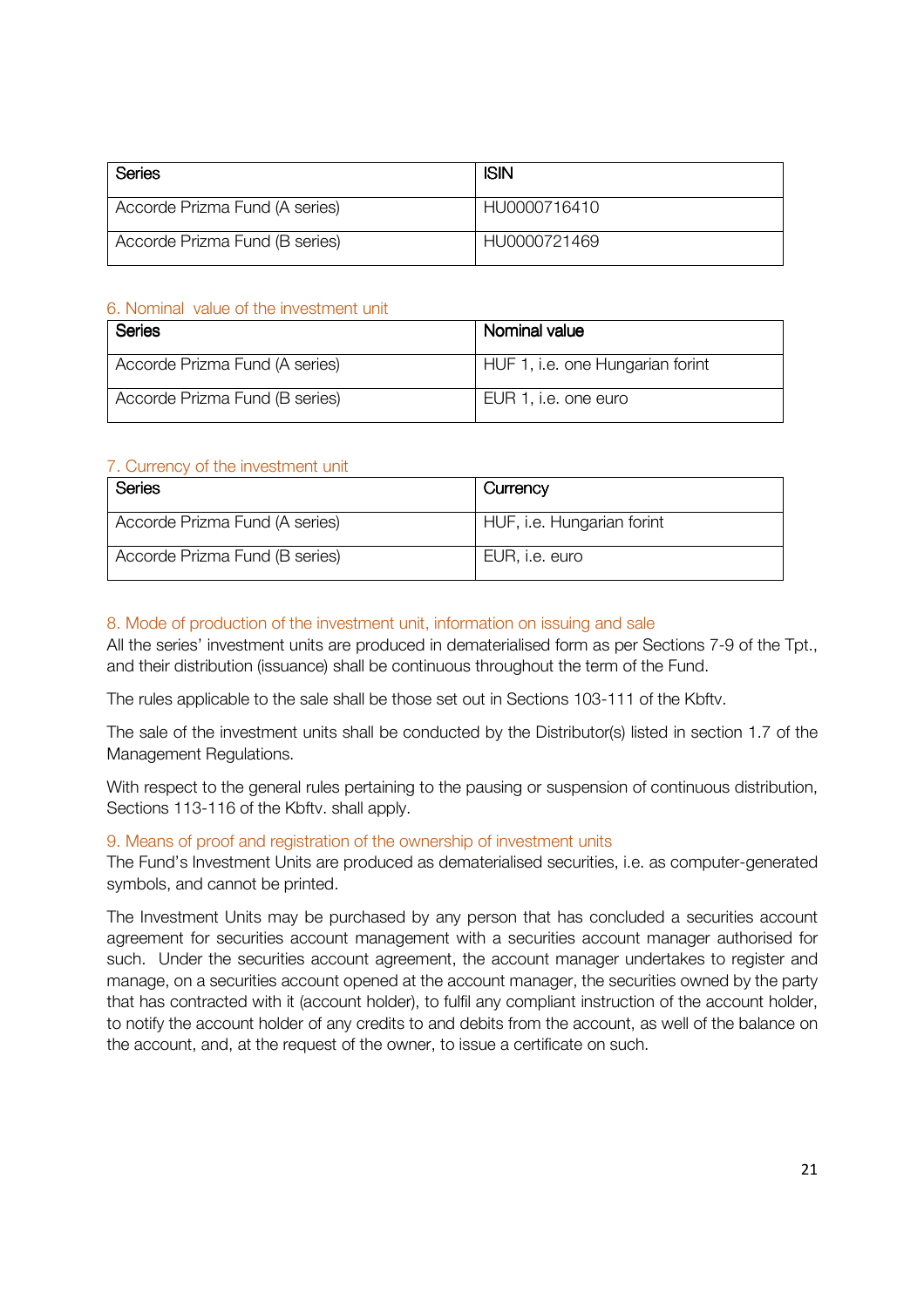10. Rights of investors embodied in the investment units, a description of how the AIFM ensures a fair treatment of investors and, whenever an investor obtains preferential treatment or the right to obtain preferential treatment, a description of that preferential treatment, the type of investors who obtain such preferential treatment and, where relevant, their legal or economic links with the AIF or AIFM; other information related to the given subject

Every owner of the Investment Units:

• shall be entitled – subject to payment of the redemption commission – to sell (redeem) his investment units, or a portion of them, at the valid net asset value per unit, in accordance with the terms set out in this Prospectus and Management Regulations;

• shall be entitled, upon the termination of the Fund, to participate in the remaining assets of the Fund reduced by any applicable costs, in an extent proportionate to his ownership share;

• shall be entitled to exercise the rights, defined in the Kbftv., associated with the investment units as securities.

• During the continuous distribution of the investment units, the Key Investor Information, the Management Regulations, the half-year and annual annual report, as well as the latest portfolio report, shall be provided to the investor free of charge, and, during any verbal or electronic notification, his attention must be drawn to where he may access the above-listed documents;

• The prospectus must be made permanently available to the investors on a durable data medium or at the investment fund's place of publication, and a printed version of the prospectus must be provided free of charge if requested.

• The investors shall be entitled to exercise any other rights specified in the law and in the Management Regulations.

Information relating to the AIFM or AIFMs is not applicable in the case of the Fund.

14. Maximum and minimum, or planned, ratio of the various portfolio elements Assets permitted by the Fund's investment policy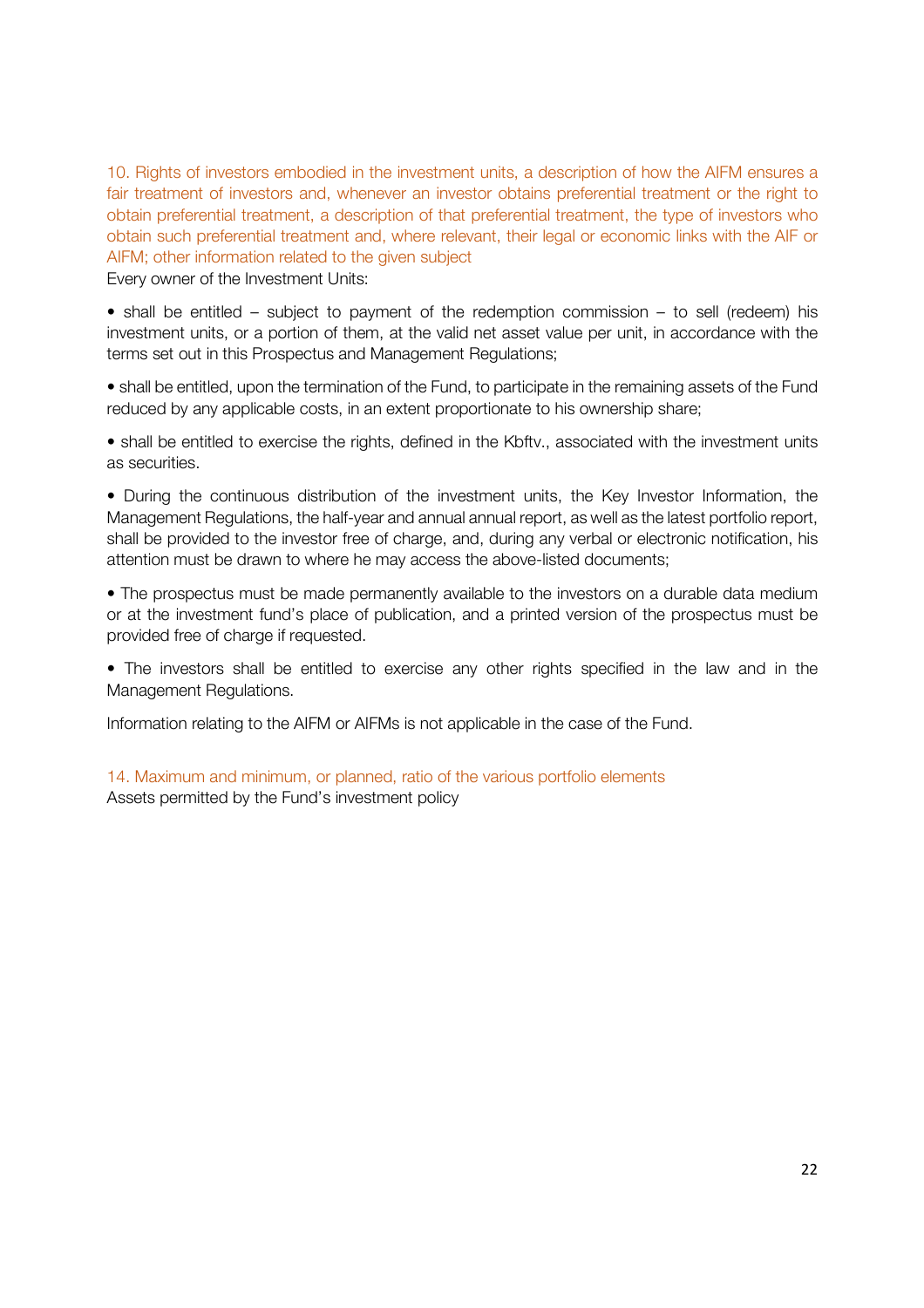| <b>Assets</b>                                                               | Asset (MIN-MAX) | Planned |
|-----------------------------------------------------------------------------|-----------------|---------|
| <b>Current account and deposits</b>                                         |                 |         |
| Current account                                                             | 0-100%          | 15%     |
| Bank deposit                                                                | 0-100%          |         |
| <b>Debt securities</b>                                                      |                 |         |
| Hungarian government securities                                             | 0-100%          | 10%     |
| Foreign government securities                                               | 0-100%          |         |
| Securities guaranteed by the Hungarian state                                | 0-100%          |         |
| Securities guaranteed by a foreign state                                    | 0-100%          |         |
| Securities issued by international fin. institutions                        | 0-100%          |         |
| Corporate bonds                                                             | 0-100%          | 25%     |
| Mortgage notes                                                              | 0-100%          |         |
| <b>ETNs</b>                                                                 | 0-100%          |         |
| <b>Equity securities</b>                                                    |                 |         |
| Shares listed on a regulated market/stock exchange                          | 0-100%          | 40%     |
| <b>Collective investment schemes</b>                                        | $0 - 10%$       |         |
| Investment units                                                            | $0 - 10%$       | 2%      |
| ETFs listed on a regulated market/stock exchange                            | $0 - 10%$       | 8%      |
| Other collective investment schemes                                         | $0 - 10%$       |         |
| Other assets                                                                |                 |         |
| Derivatives listed on a regulated market/stock exchange and OTC derivatives |                 |         |
| (forwards/futures, options, CFDs, swaps)                                    | 0-100%          | 80%     |
| Certificates listed on a regulated market/stock exchange                    | 0-100%          |         |
| Repo transactions concluded for government securities                       | 0-100%          |         |
| Securities defined in Section 2(1) d) of Govt. Decree 78/2014 (III. 14.)    | 0-100%          |         |

#### 16. The portfolio's currency exposure

The Fund may also invest in assets denominated in currencies different from the currency of the investment unit series. The ratio of assets denominated in one particular currency may be 0-100%, subject to any statutory restrictions, or any other investment limits defined in these Management Regulations. The Fund may use derivative instruments to partially or fully hedge the currency exposure of such assets denominated in differing currencies.

#### 24. Information on derivative transactions

#### 24.1. If derivatives are used, information on whether it is possible to use the derivatives for hedging purposes or in the interest of realising the Fund's investment objectives

The Fund may conclude derivative transactions. In accordance with the Fund's general investment policy, derivative transactions may be concluded in the interest of realising the objectives defined in the prospectus and/or for hedging purposes, as part of compiling a portfolio with the risk characteristics specified in the prospectus.

Thus the Fund may only enter into derivative contracts that are necessary for reducing risk and/or for the effective compiling of the portfolio.

#### **IV. Risks**

#### 26. Description of risk factors

It is essential that Investors thoroughly consider the risk factors before deciding to invest.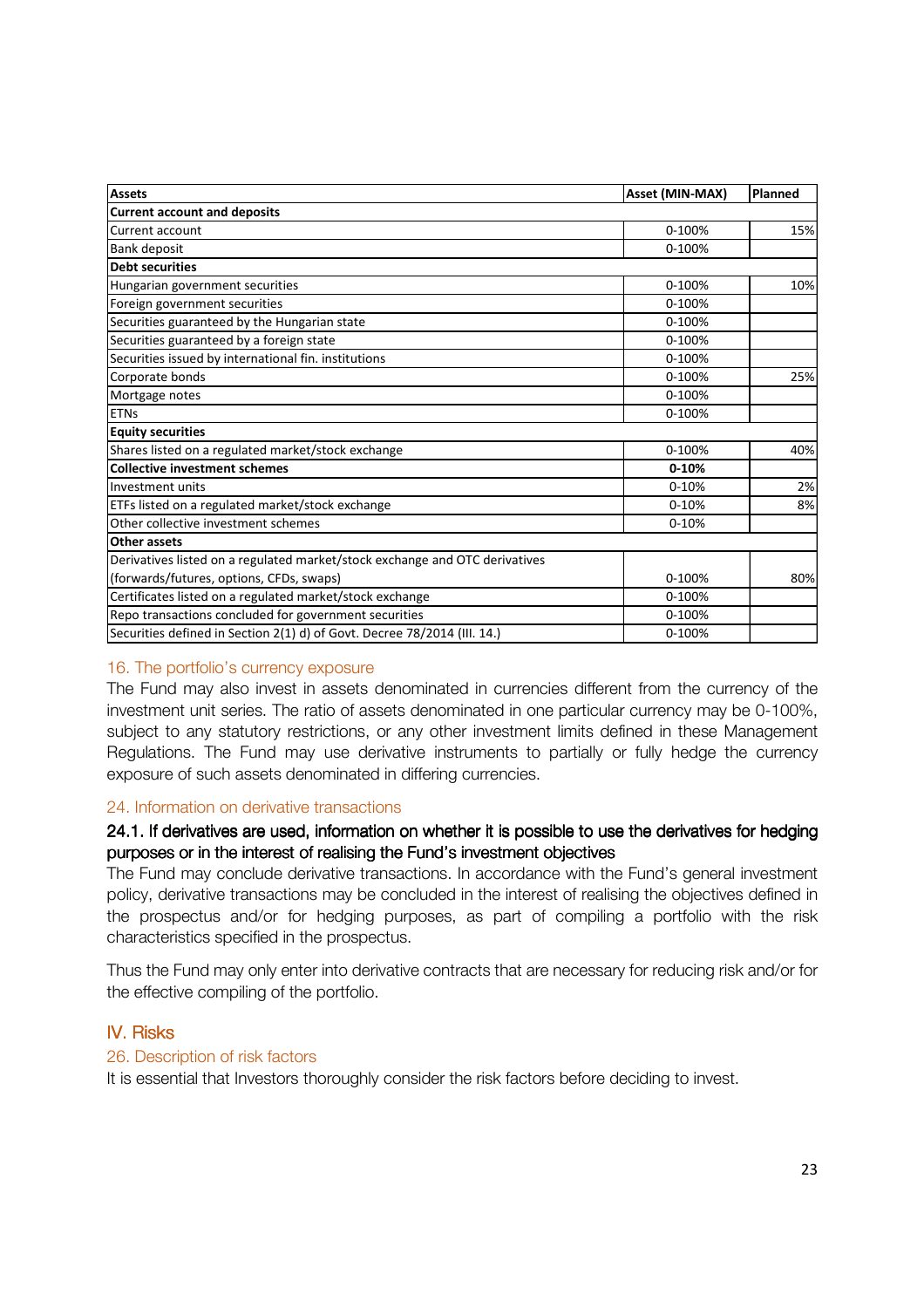|                    |                                                                                                                | How<br>characteristic |
|--------------------|----------------------------------------------------------------------------------------------------------------|-----------------------|
| <b>Risk</b>        |                                                                                                                | is it?                |
|                    | Risks related to derivatives:                                                                                  |                       |
|                    | Price risk associated with derivatives<br>Price and sale risk associated with a collapse of the securities and | XХ                    |
| capital markets    |                                                                                                                |                       |
|                    | Counterparty risk related to derivatives                                                                       |                       |
|                    | Risk associated with derivative instruments                                                                    |                       |
|                    | General economic risk                                                                                          | XX                    |
| Interest rate risk |                                                                                                                | Χ                     |
| Liquidity risk     |                                                                                                                | XX                    |
|                    | Equity markets risk                                                                                            | XX                    |
|                    | Risk associated with operational disruptions in the markets                                                    | X                     |
|                    | Risk associated with investment decisions                                                                      | XX                    |
| Valuation risk     |                                                                                                                | XX                    |
| Credit risk        |                                                                                                                | X                     |
| Company risk       |                                                                                                                | XX                    |
|                    | Counterparty risk                                                                                              | XX                    |
|                    | Risk associated with the custodian                                                                             | Χ                     |
| Tax-policy risk    |                                                                                                                | XX                    |
| Tax risk           |                                                                                                                | X                     |
| Regulatory risk    |                                                                                                                | XX                    |
| Political risk     |                                                                                                                | XX                    |
|                    | Risks associated with determining net asset value                                                              | Χ                     |
|                    | Risk of suspension of trading                                                                                  | Χ                     |
|                    | Risk that the fund will be changed to a definite-term fund                                                     | Χ                     |
|                    | Risk that the fund will cease operation                                                                        | Χ                     |
|                    | Risk that the Fund will be terminated                                                                          | Χ                     |
|                    | Risks related to the Fund Manager's operation                                                                  | Χ                     |
| Currency risk      |                                                                                                                | ХX                    |
| Exchange-rate risk |                                                                                                                | XX                    |
|                    | Risk of difference between the Risk Indicator and the true risk                                                | ХX                    |
| Other risks        |                                                                                                                | $\mathsf{X}% _{0}$    |
| XX                 | Very characteristic                                                                                            |                       |
| Χ                  | Characteristic                                                                                                 |                       |

## VI. Information on returns

31 Conditions and rules concerning the assessment and payment of dividends The Fund reinvests its profits, and so does not pay a yield.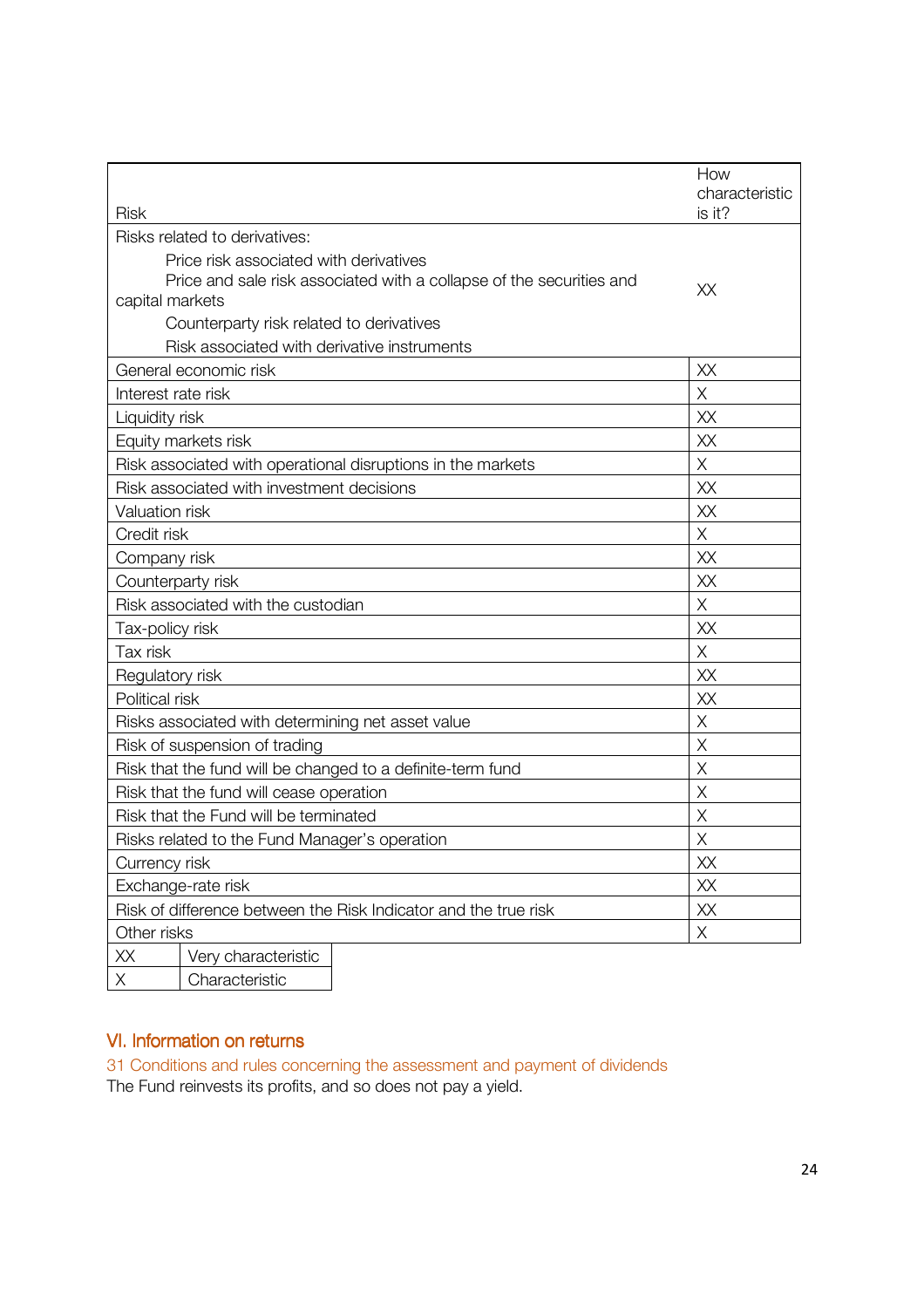## VII. Promise relating to the protection of the investment fund's capital and to the yield, and assuring the fulfilment of such promise

34. Promise relating to the protection of the capital and to the yield

34.1. Guarantee to protect the capital invested or to guarantee earnings, and the means of implementation thereof

Not applicable.

#### VIII. Fees and costs

#### 36. Size of the fees and costs applicable to the investment fund and the mode of charging them to the fund

#### Performance fee

Performance fee: a fee that is due to the Fund Manager if in the given year, the Fund achieves a yield higher than the benchmark. The size of the performance fee is 20% of any yield above the benchmark. In the case of performance above the benchmark during the year, the Fund Manager shall continuously accrue the performance fee payable from the Fund, while in he case of performance falling short of the benchmark, it shall reallocate the relevant amount of the hitherto accrued performance fee to the Fund. The accrued performance fees are settled once every calendar year.

36.1. . Fees and expenses the investment fund is liable to pay to the management company, description of the method of calculation, and the method of charging them to the fund, terms of paymentThe Fund Manager's fee and the fee for the Fund Manager's services. The Fund Manager's fee is calculated and accrued once daily based on the previous day's net asset value, and its payment is due within 15 days following the given quarter. The extent of the Fund Management Fee and the Distribution Fee, combined, shall at most be 2% per year.

| <b>Series</b>                       | Maximum size of fund management<br>fee |
|-------------------------------------|----------------------------------------|
| Accorde Prizma Fund (A series, HUF) | 2.0%                                   |
| Accorde Prizma Fund (B series, EUR) | 2.0%                                   |

## 36.2. If paid by the investment fund directly, fees and expenses the investment fund is liable to pay to the depositary, description of the method of calculation, and the method of charging them to the fund, terms of payment

The Custodian's fee is calculated and accrued once daily based on the previous day's net asset value. The Fund Manager pays the custodian's fee determined for the given month each month, on the last banking day of the month following the given month, to the Custodian. The extent of the Custody Fee shall be at most 0.25 % per year.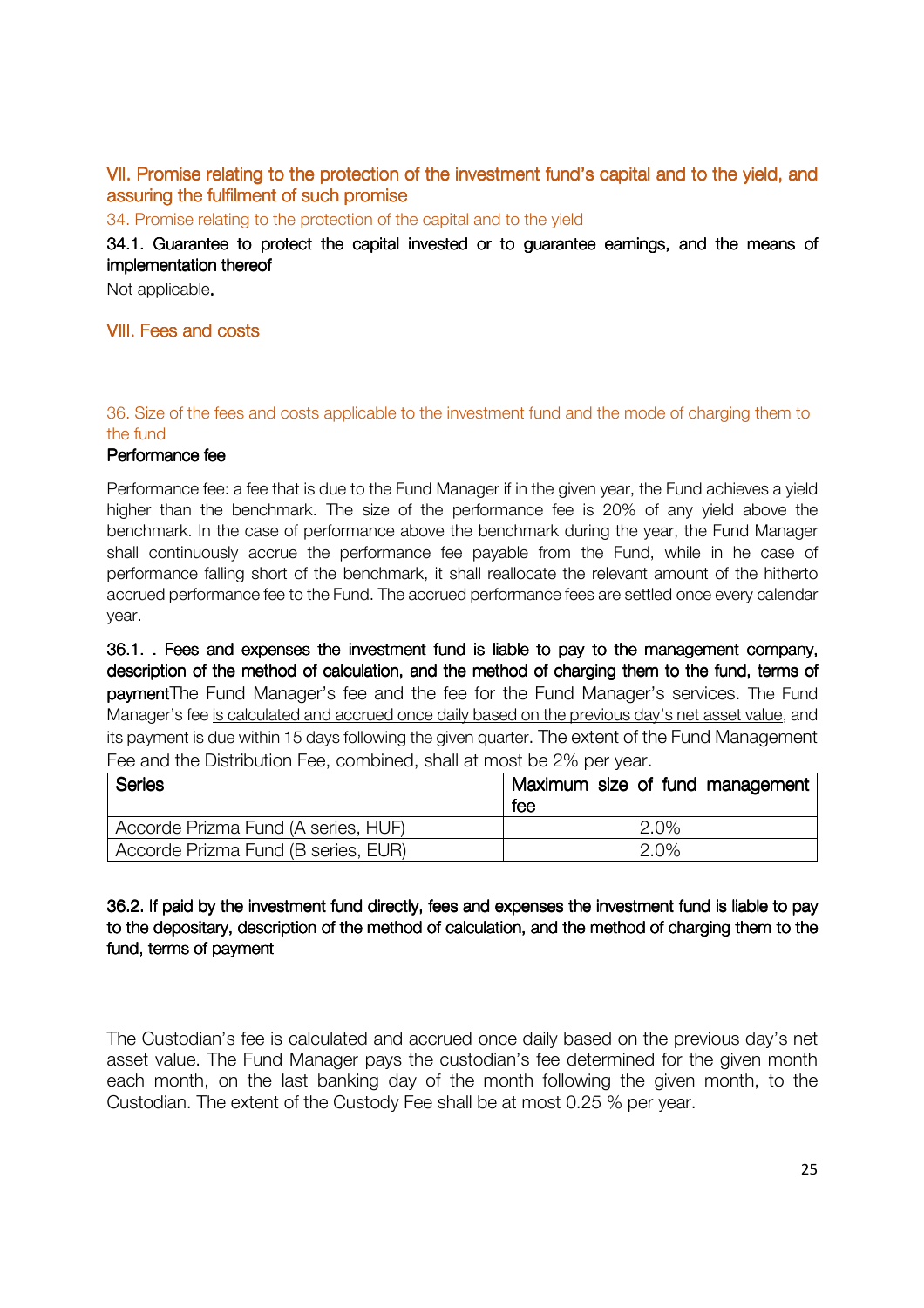The transaction fees due to the Custodian in relation to the various transactions, as well as the securities deposit-safekeeping and other fees and costs charged on by the Custodian, shall be due in one amount concurrently with the custodian's flat fee.

In relation to determining the net asset value, the Custodian charges all costs that can be calculated in advance and that relate to relatively long periods, where possible, gradually, through accrual.

## 36.3. . If paid by the investment fund directly, fees and expenses the investment fund is liable to pay to other parties or third persons, description of the method of calculation, and the method of charging them to the fund, terms of payment

#### Distribution (volume-based) fees

The fee for the continuous distribution of the investment units, the size of which is determined in a specific contract concluded by the Fund Manager and the Distributors. The Distribution Fee is calculated and accrued together with the Fund Manager's fee in the given quarterly period once daily based on the average net asset value, and its payment is due within 15 days following the given quarter. The extent of the Fund Management Fee and the Distribution Fee, combined, shall at most be 2% per year.

#### Auditor's fee

The fees and costs payable to the Fund's Auditor are accrued and deducted pro rata, on a daily basis, and the amount thereof is determined in a contract that is renewed once a year. The fee shall be a maximum of HUF 1,000,000 per year.

#### Accountant's fee

The fees and costs payable to the Fund's Accountant are accrued and deducted pro rata, on a daily basis, in accordance with the latest effective agreement concluded with the party providing the service for the Fund. The fee shall be a maximum of HUF 1,000,000 per year.

#### Supervisory fee

The Fund pays a fee to the Supervisory Authority, the annual extent of which, as at the date of preparation of the Management Regulations, is 0.25 thousandths of the Fund's annual average net asset value. The fee shall be accrued on a daily basis in the Fund, and shall be paid every quarter, at the end of the month following the given quarter.

#### LEI (Legal Entity Identifier) code annual maintenance fee:

Under Article 3 of Regulation (EU) No 1247/2012 laying down technical standards in relation to Regulation (EU) No 648/2012 of the European Parliament and of the Council on OTC derivatives, central counterparties and trade repositories (European markets infrastructure regulation) (hereinafter: EMIR), all market players must have an individual identification code (Legal Entity Identifier, hereinafter: LEI code).The LEI code is a reference identifier that individually identifies the counterparties participating in financial transactions. The Fund Manager registers the Fund via the Global Markets Entity Identifier (GMEI) Utility portal. The annual maintenance fee charged by the Portal is USD 100.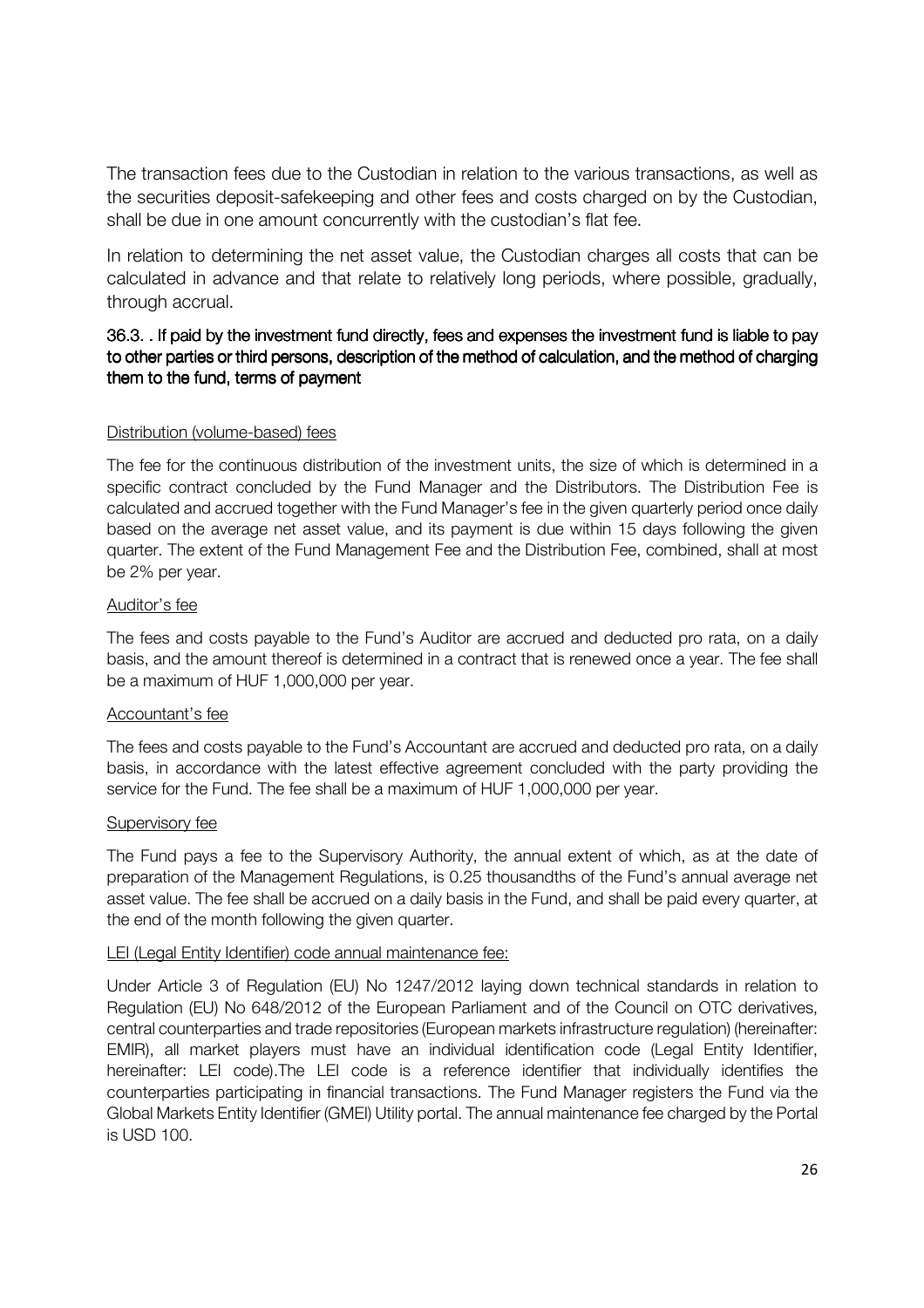#### Bank costs:

A fee payable on any bank transfers that need to be made in relation to the Fund's operation, the extent of which, annually, is a maximum of 0.1% of the annual average net asset value, but, per transaction, 0.025% of the HUF amount of the transfer, or min. HUF 100 and max. HUF 2000; and in the case of a foreign currency transfer, 0.05% of the amount, or min. EUR 4 and max. EUR 12, which the Fund's custodian charges to the Fund once a month.

#### Agency fee:

This is calculated based on the value of the given transaction, and its rate is determined in the agreement concluded with the brokerage firm. It is built into the buy or sell price of the transaction, and is paid when the transaction is settled. The extent of the fee, annually, is maximum 0.2% of the annual average net asset value.

#### Forward costs

Calculated based on the value of the futures/forward contract, this fee is determined in accordance with the agreement concluded with the given brokerage firm. It is built into the price of the futures contract, and is paid when the transaction is settled. The extent of the fee, annually, is maximum 0.2% of the annual average net asset value.

#### Cost of acquiring data for analysis/research

The cost of investment recommendations, analyses, investment research, as well as data purchases (e.g. real-time data services, other vendor services) required for making investment decisions or related thereto. Maximum 0.1% of the annual average net asset value.

#### Other costs arising in relation to the operation and sale of the fund:

The Fund Manager passes on the marketing and other information-related costs related to informing existing and potential Investors, as well as other, similar costs related to the operation of the Fund. Maximum 0.1% of the annual average net asset value.

#### Administrative service fees related to authorisation and registration procedures, as well as procedures related to amending the management regulations:

The fee for the MNB's procedure related to the approval of the Fund's management regulations conducted as part of the supervision of the financial intermediation system, as well as the fee specified in MNB Decree 14/2015. (V. 13.) on the administrative service fee charged for the various authorisation and registration procedures conducted on behalf of fiduciary asset management companies, as well as the fees payable for MNB procedures related to the approval of mergers and demergers involving the Fund and likewise specified in the decree referred to above, are assumed by the Fund Manager.

The fees specified in the decree referred to above and payable for MNB procedures related to the amendment of the management regulations are, however, payable by the Fund.

The costs are listed in the Fund's annual reports.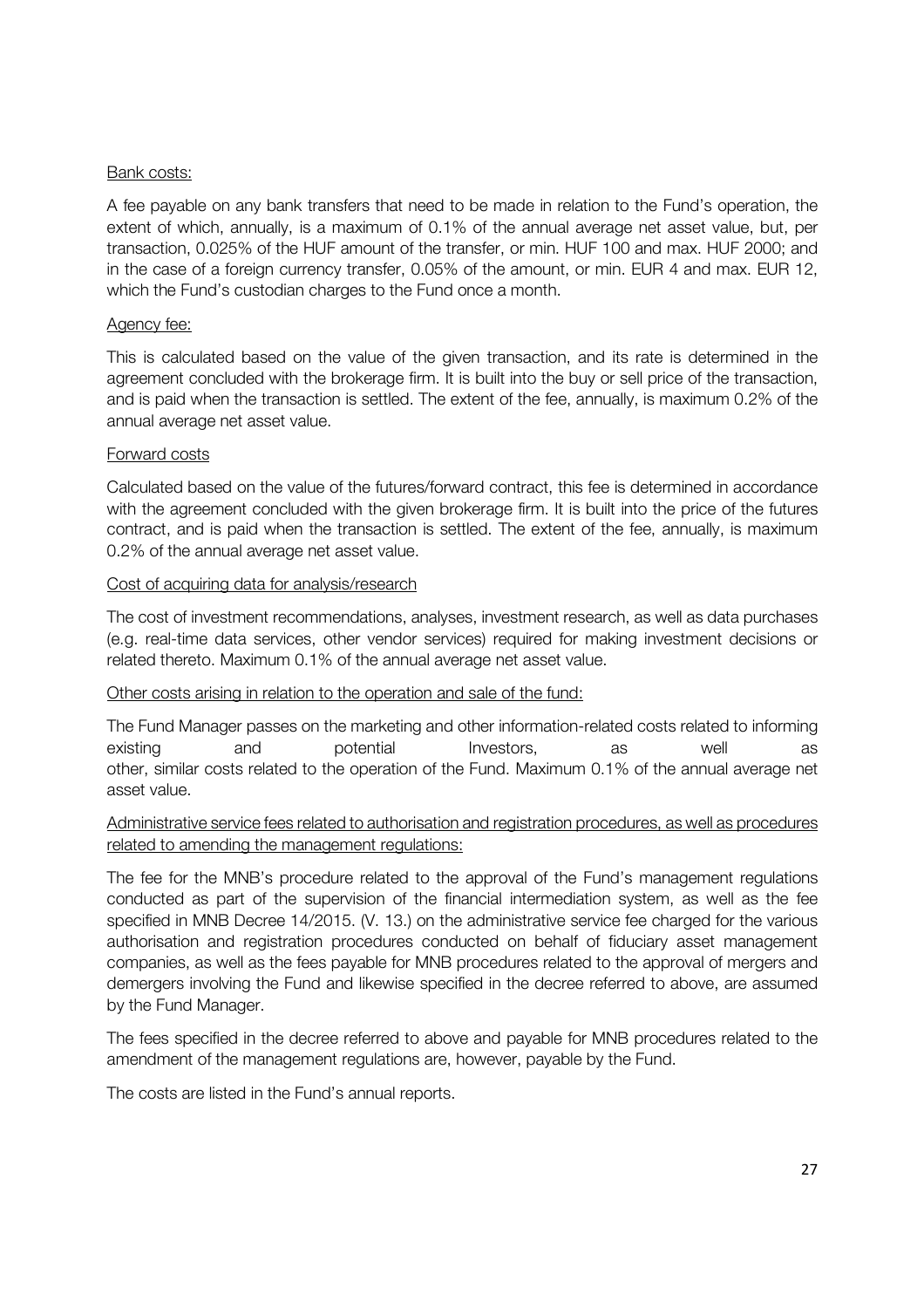## IX. Continuous distribution of the investment units

#### 41. Buying the investment units

#### 41.1. Acceptance, execution and settlement of buy orders, timing within the day of the acceptance

The Fund's investment units may be purchased on any trading day. Every working day is a trading day, with the exception of any working days that the distributor – in accordance with the statutory provisions – declares a trading holiday.

The Fund Manager distributes the investment units on behalf of the Fund via the Distributors. The distribution of the Fund's investment units shall take place at the distribution venues listed in Annex no. 2. The final cut-off time for submitting purchase orders for the investment units shall be 15.30 on the day of the order (T day); after this, the submitted orders shall be treated as T+1 trading-day orders. The Fund Manager has the right to decide on a case-by-case basis whether the Fund, based on its liquidity position, should accept orders received following the cut-off time as T-day orders. The Distributor may set a cut-off time for the taking of orders earlier than the above, and its Business Regulations may also contain additional provisions and conditions relating to distribution (dealing). The Fund Manager may advertise additional distribution venues in the future.

During the course of distribution, the amount of the investment shall equal the product of the number of investment units desired to be purchased multiplied by the net asset value per investment unit.

The distribution venues are obliged, during the opening hours advertised by them, on every banking day, to take investment-unit purchase orders from the investors (T day). The Investors – in accordance with the distributor's announcement – shall also have the option of purchasing the Fund's investment units via the electronic trading systems operated by the Distributor, if the contractual arrangement between the Distributor and the Investor provides for this possibility. The investor, in its purchase order, shall specify the value of the investment units that it wishes to buy, or the number of units, in accordance with the Distributor's business regulations.

The price at which the customer order is executed shall be the net asset value per unit determined for the day of the order (T day) (trading-settlement day price), which shall be calculated on the afternoon of the working day following the day of the order, and the Fund Manager shall display this net asset value at the places of publication on the working day following the day of determination at the latest.

The settlement of the trade shall take place on the second  $(T+2)$  day) trading day following the acceptance of the order (T day) .

#### 41.2. Trading-settlement day for buy orders

The Kbftv. states as follows, and the Fund Manager shall proceed accordingly:

Section 4. 42. trading-settlement day: the day, based on the net asset value established with respect to which, purchase and redemption orders related to the collective investment securities are settled, determining at the time of execution the consideration due to the investors;

In accordance with this, the "trade-settlement day" is the day of acceptance of the order (T day).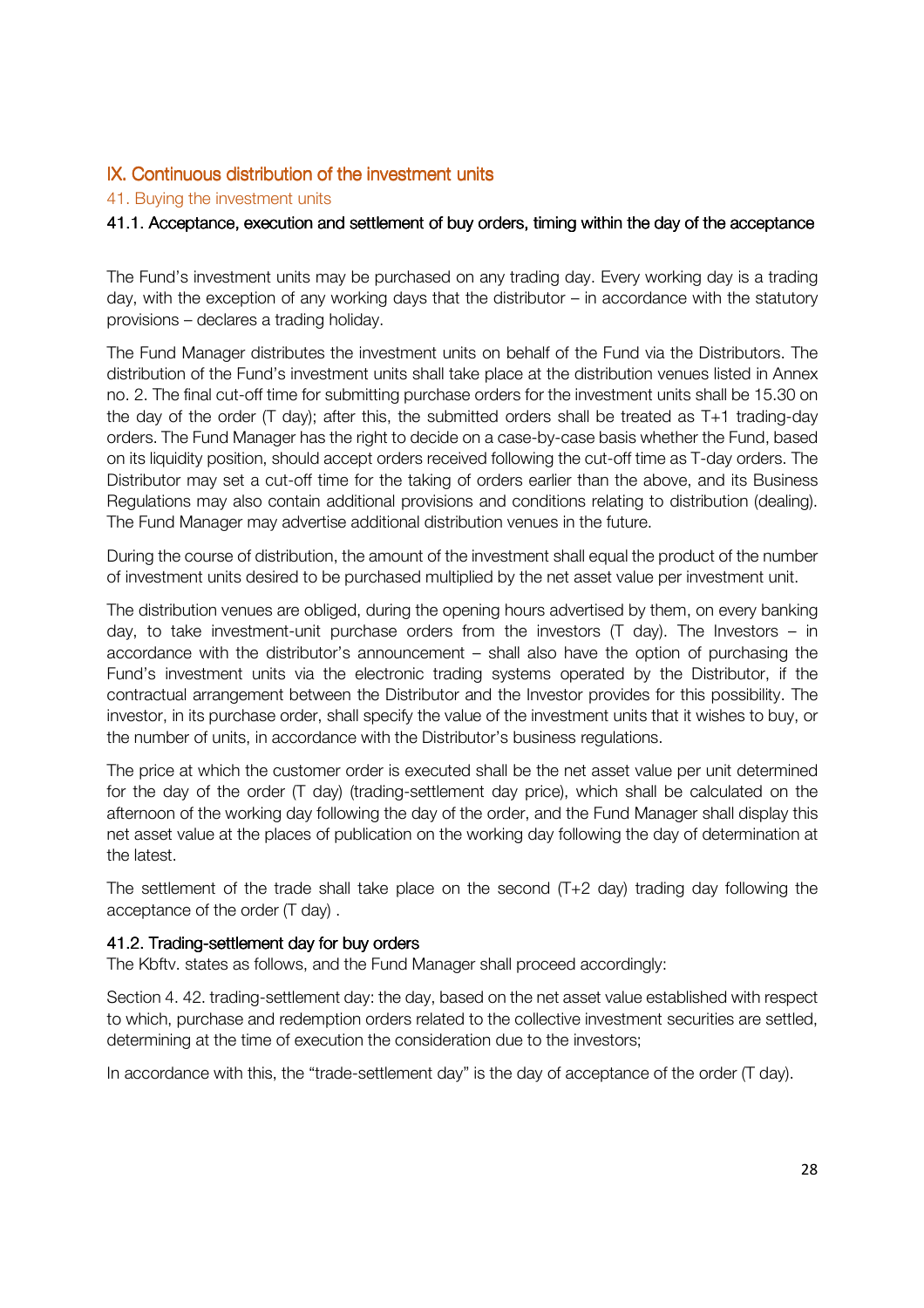### 41.3. Trading-payment day for buy orders

Purchase orders shall be paid on the second trading day (T+2 day) following the acceptance of the order (T day), in the case of all the series.

#### 42. Redemption of the investment units

## 42.1. Acceptance, execution and settlement of redemption orders, timing within the day of the acceptance

The Fund's investment units may be redeemed on any trading day. Every working day is a trading day, with the exception of any working days that the distributor – in accordance with the statutory provisions – declares a trading holiday.

The distribution of the Fund's investment units shall take place at the distribution venues listed in Annex no. 2. The final cut-off time for submitting redemption orders for the investment units shall be 15.30 on the day of the order (T day); after this, the submitted orders shall be treated as T+1 tradingday orders.\* The Fund Manager has the right to decide on a case-by-case basis whether the Fund, based on its liquidity position, should accept orders received following the cut-off time as T-day orders. The Distributor may set a cut-off time for the taking of orders earlier than the above, and its Business Regulationsmay also contain additional provisions and conditions relating to redemption. The Fund Manager may advertise additional distribution venues in the future. The distribution venues are obliged, during the opening hours advertised by them, on every banking day, to take investmentunit redemption orders from the investors (T day). The investors – in accordance with the Distributor's announcement – shall also have the option of redeeming the Fund's investment units via the electronic trading systems operated by the Distributor, if the contractual arrangement between the Distributor and the Investor provides for this possibility. The investor, in its redemption order, shall specify the value of the investment units that it wishes to redeem, or the number of units, in accordance with the Distributor's business regulations.

The price at which the customer order is executed shall be the net asset value per unit determined for the day of the order (T day) (trading-settlement day price), which shall be calculated on the afternoon of the working day following the day of the order, and the Fund Manager shall display this net asset value at the places of publication on the working day following the day of determination at the latest.

The settlement of the redemption shall take place on the second (T+2 day) working day following the acceptance of the order (T day).

#### 42.2. Trading-settlement day for redemption orders

The Kbftv. states as follows, and the Fund Manager shall proceed accordingly:

Section 3. 30. trading-settlement day: the day, based on the net asset value established with respect to which, purchase and redemption orders related to the collective investment securities are settled, determining at the time of execution the consideration due to the investors;

In accordance with this, the "trade-settlement day" is the day of acceptance of the order (T day).

#### 42.3. Trading-payment day for redemption orders

Redemption orders shall be paid on the second (T+2 day) working day following the acceptance of the order (T day).